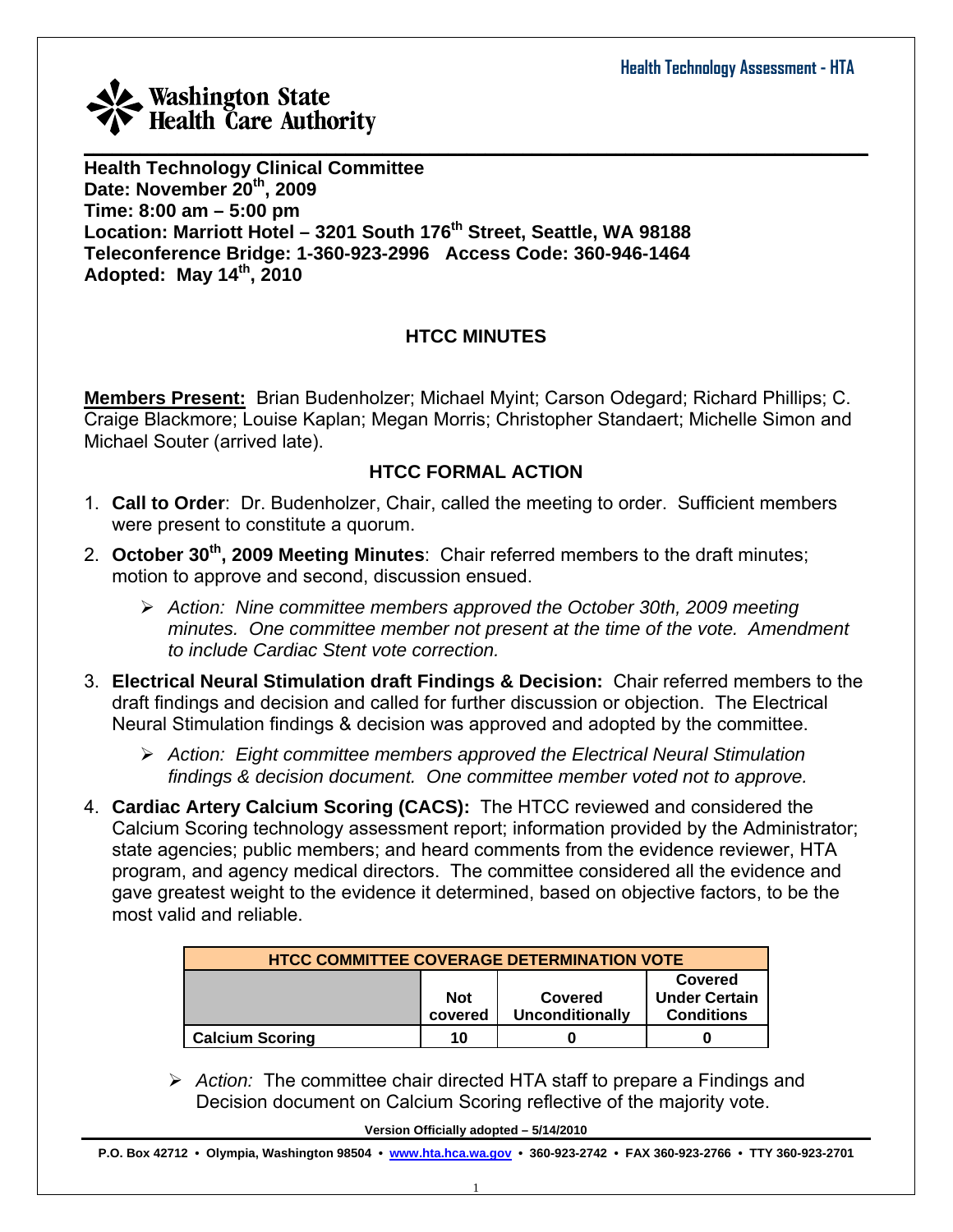$\_$  , and the set of the set of the set of the set of the set of the set of the set of the set of the set of the set of the set of the set of the set of the set of the set of the set of the set of the set of the set of th 5. **Hip Resurfacing:** The HTCC reviewed and considered the Hip Resurfacing technology assessment report; information provided by the Administrator; state agencies; public members; and heard comments from the evidence reviewer, HTA program, the public, and agency medical directors. The committee considered all the evidence and gave greatest weight to the evidence it determined, based on objective factors, to be the most valid and reliable.

| <b>HTCC COMMITTEE COVERAGE DETERMINATION VOTE</b> |            |                        |                      |  |  |  |  |
|---------------------------------------------------|------------|------------------------|----------------------|--|--|--|--|
|                                                   | Covered    |                        |                      |  |  |  |  |
|                                                   | <b>Not</b> | Covered                | <b>Under Certain</b> |  |  |  |  |
|                                                   | covered    | <b>Unconditionally</b> | <b>Conditions</b>    |  |  |  |  |
| <b>Hip Resurfacing</b>                            | 0          |                        | 10                   |  |  |  |  |

- ¾ *Action:* The committee chair directed HTA staff to prepare a Findings and Decision document on Hip Resurfacing reflective of the majority vote.
- $\triangleright$  Limitations of Coverage:
	- Total hip resurfacing arthroplasty as medically necessary as an alternative to total hip arthroplasty when all of the following conditions are met:
		- 1. Diagnosis of osteoarthritis or inflammatory arthritis;
		- 2. Individual has failed nonsurgical management and is a candidate for total hip arthroplasty; and
		- 3. The device is FDA approved

**Version Officially adopted – 5/14/2010**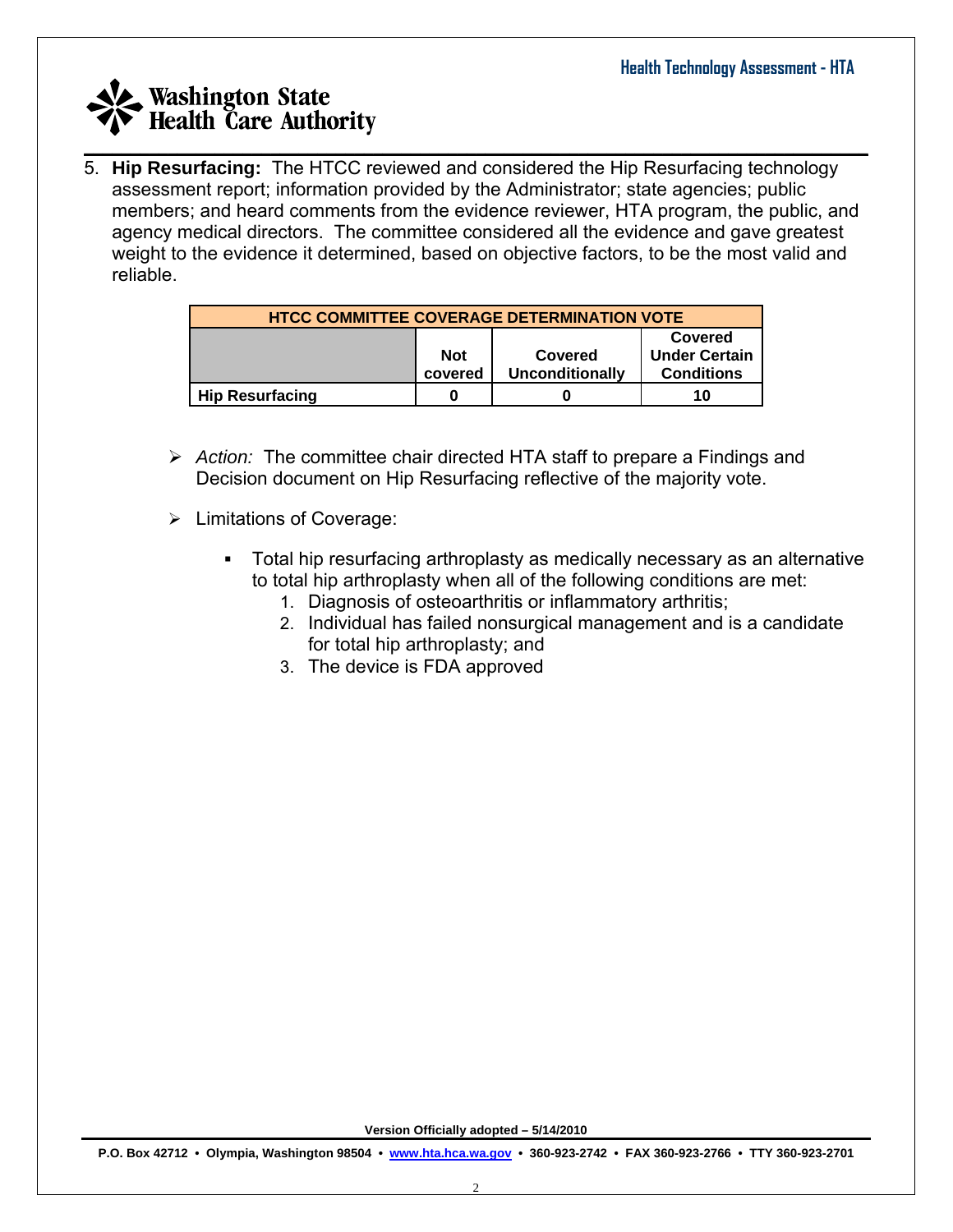#### $\_$  , and the set of the set of the set of the set of the set of the set of the set of the set of the set of the set of the set of the set of the set of the set of the set of the set of the set of the set of the set of th **SUMMARY OF HTCC MEETING TOPICS, PRESENTATION, AND DISCUSSION**

#### **Agenda Item: Welcome & Introductions**

 $\checkmark$  The Health Technology Clinical Committee (HTCC) met on November 20<sup>th</sup>, 2009.

#### **Agenda Item: Meeting Open and HTA Program Update**

Dr. Brian Budenholzer, HTCC Chair, opened the public meeting. Leah Hole-Curry, HTA Program Director, provided an overview of the agenda, meeting guide and purpose, room logistics, and introductions.

Leah Hole-Curry, HTA Program Director, provided an update on HTA program activities and outcomes.

- $\checkmark$  Evidence Reports Underway: Glucose Monitoring and Sleep Apnea Diagnosis and Treatment are currently underway with the vendor and the HTA program.
- $\checkmark$  Staffing Changes: Margaret Dennis has been hired as the HTA program manager and the contract for program clinical consultant has expired. The program is reviewing alternatives for this role.
- $\checkmark$  2010 Potential Topic Selection: The potential list for 2010 is published on our HTA website. Next steps include the HCA Administrator reviewing all the public comments submitted and making the final selection for 2010. Potential topics include: kyphoplasty / sacroplasty / vertebroplasty; hyaluronic acid injections; spinal injections; MRI for breast cancer; CT / MRI for abdomen / pelvis; spinal cord stimulation; ABA therapy for autism; routine ultrasound for pregnancy; knee replacement and prostate specific antigen testing.

#### **Agenda Item: Previous Meeting Business**

October 30<sup>th</sup>, 2009 Meeting Minutes: Chair referred members to the draft minutes and called for a motion and discussion. Minutes were circulated prior to the meeting and posted. One committee member requested that the amendment include a Cardiac Stent vote correction.

¾ *Action: Nine committee members approved the October 30th, 2009 meeting minutes. Amendment to include Cardiac Stent vote correction (found on page 2). One committee member was not present at the time of the vote.* 

Electrical Neural Stimulation Findings and Decision: Chair referred members to the draft findings and decision and called for further discussion. The draft findings and decision document was circulated prior to the meeting and posted to the website for a two week comment period. Staff noted one comment included highlight of several minor/editorial changes; and that the PTWA contacted staff, and could not arrange to be present at the meeting because they had just become aware that the ENS topic included TENS, but would have wanted to provide expertise to the committee. Comments received included: 13 provider, 1 agency medical director, 1 industry (DJO) and 1 society (Physical Therapy of Association Washington – PTWA) comments. Committee reviewed the public comments received and discussed.

¾ *Action: Eight committee members approved the Electrical Neural Stimulation findings & decision document. One committee member voted not to approve.*

**Version Officially adopted – 5/14/2010**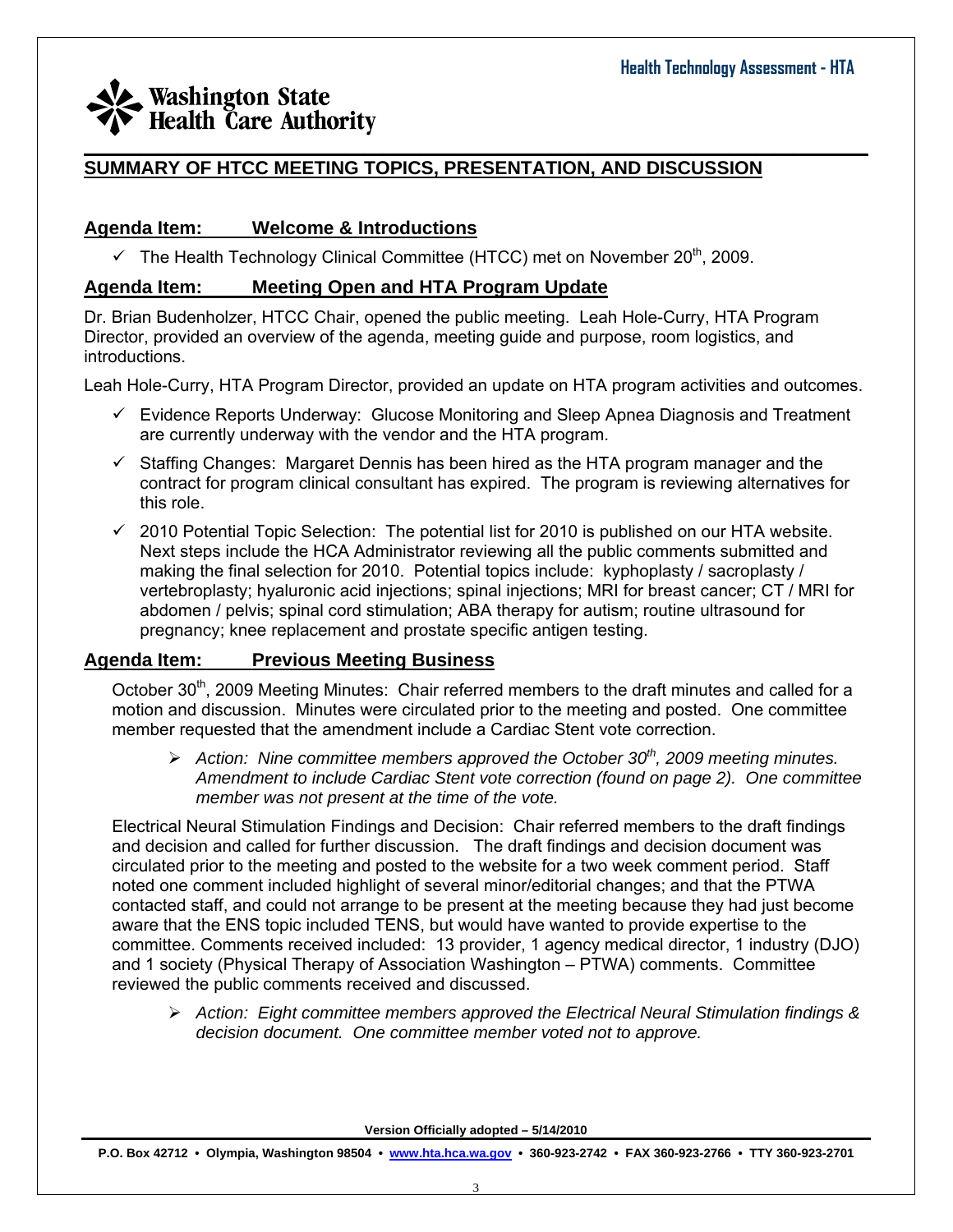#### **Agenda Item: Cardiac Artery Calcium Scoring (CACS) Topic Review**

Leah Hole-Curry, HTA Program Director, introduced the technology topic up for discussion:

 $\checkmark$  Calcium Scoring: review of the evidence of the safety, efficacy and cost-effectiveness of Cardiac Artery Calcium Scoring.

 $\_$  , and the set of the set of the set of the set of the set of the set of the set of the set of the set of the set of the set of the set of the set of the set of the set of the set of the set of the set of the set of th

#### **Calcium Scoring –**

- $\checkmark$  Heart disease is the leading cause of death and disability in US: with 700,000 deaths.
- $\checkmark$  The most common heart disease in the United States is coronary artery disease (CAD), which can lead to heart attack.
- $\checkmark$  CAD is a narrowing of one or more coronary arteries that result in an insufficient supply of oxygen to the heart muscle and is a leading cause of death in the US and developed countries.
- $\checkmark$  CAD may be asymptomatic or lead to chest pain (angina), heart attack, myocardial infarction (MI), or death.
- $\checkmark$  Diagnostic Tests cardiac related diagnostic tests include both non-invasive and invasive tests.
	- $\circ$  Non-invasive tests include
		- Stress Echocardiograms: tests that compare blood flow with and without exercise and visualize the heart.
		- Single-photon emission computed tomography (SPECT), also known as nuclear stress testing or myocardial perfusion imaging.
		- CT angiography with or without calcium scoring using 3D imaging to visualize the heart.
	- o Invasive tests include
		- The "gold" standard is the conventional coronary angiography (CCA) which involves placement of a catheter and injection of contrast material into a large artery or vein, followed by 2-dimensional visualization with x-rays.
- $\checkmark$  Cardiac calcium scoring uses a CT to check for the buildup of calcium in plaque on the coronary arteries. This test identifies and quantifies a marker of coronary disease (plaque), believed to detect earlier state of CAD.
- $\checkmark$  Prioritization Criteria Review priority concern context for CACS: concerns that CACS is rapidly diffusing, has a radiation risk (especially cumulative) and is costly, but with little evidence of connection between test result and treatment choices or better health outcomes.
	- $\circ$  Safety concern: Medium CT radiation exposure no system to validate low dose equipment or technique; incidental findings.
	- o Efficacy concern: High test reliability unknown; results of calcium scores not specific and do not correlate with cardiac event risk; low specificity – though very sensitive to the presence of calcium, not all atherosclerosis can be identified; for symptomatic patients – unclear how this added test will change management; and not demonstrated to improve health outcomes.

**Version Officially adopted – 5/14/2010**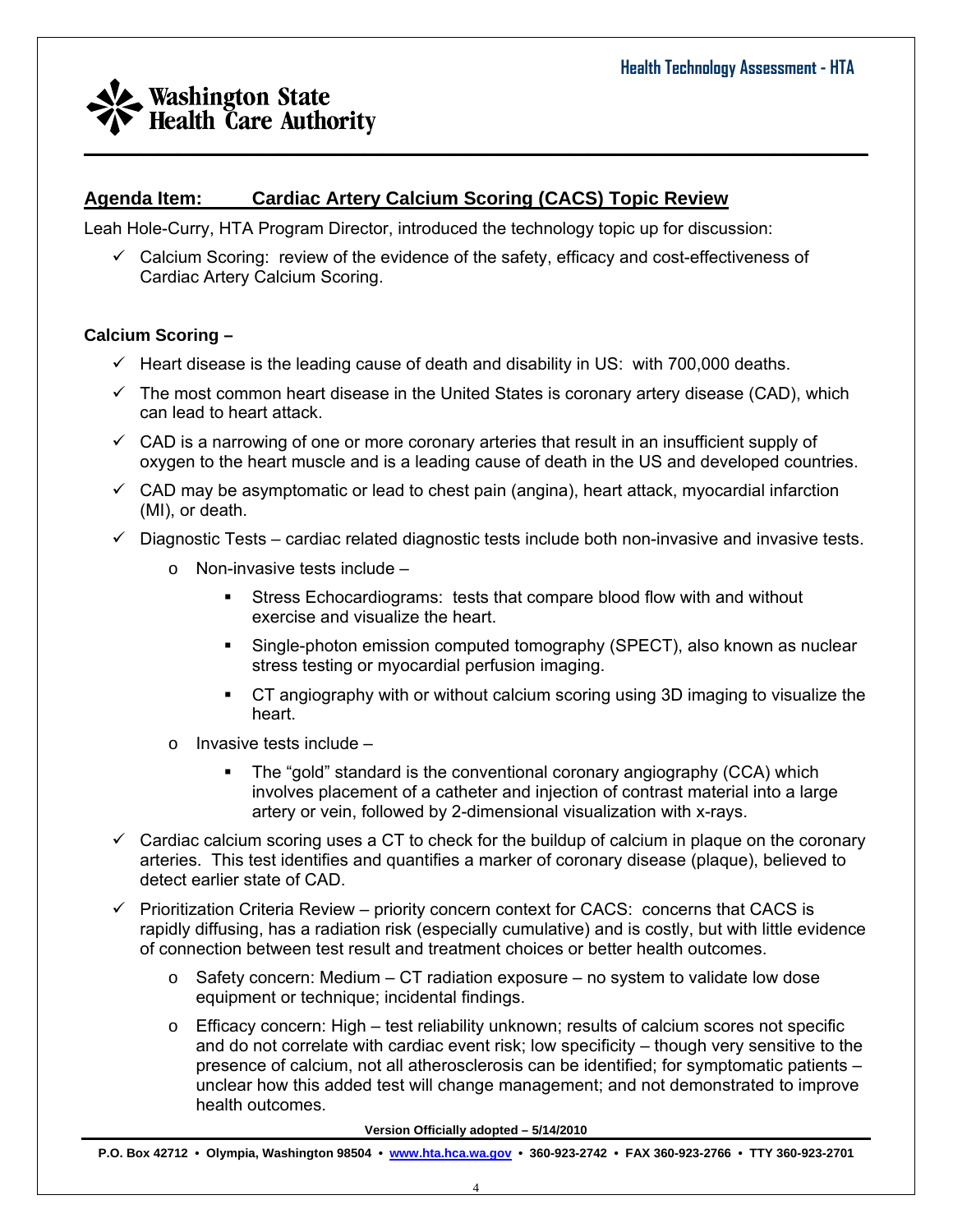- $\_$  , and the set of the set of the set of the set of the set of the set of the set of the set of the set of the set of the set of the set of the set of the set of the set of the set of the set of the set of the set of th o Cost Concern: High – the test is currently additive and not replacement; testing can lead to more intensive and costly treatment; and prevalence of heart disease is very high.
	- $\checkmark$  Medicare Coverage and Clinical Guidelines:
		- o There is no National Medicare policy on CACS
		- $\circ$  CACS Clinical Guidelines 4 guidelines identified by evidence center:
			- American College of Cardiology Foundation (ACCF / AHA) 2007 expert consensus. Lack of evidence to determine if CACS measurement is superior or inferior. Additional statement related to specific issues / scenarios.
			- American Heart Association (AHA) 2006, and 2009 update conflicting evidence and divergent opinion on use of CACS resulted in several scenarios where CACS may be considered and others where it should not be used.
			- American College of Radiology, 2008 for assessment of chest pain in low to medium risk patients. Appropriateness rating of 3 on scale of 0 to 9, and medium radiation level  $(1 - 10$  msv).

### **Agenda Item: Public Comments**

The Chair called for public comments.

- $\checkmark$  Scheduled Public Comments: No stakeholder requested scheduled time for public comments.
- $\checkmark$  Open Public Comments: No individuals signed up or responded to a call for public comments at the meeting.

#### **Agenda Item: Coronary Artery Calcium Scoring (CACS) Topic – Agency Data**

Dr. Nancy Fisher, Health Care Authority, Medical Director, presented to the committee the agency utilization and outcomes for Calcium Scoring.

- $\checkmark$  Cardiac calcium scoring uses CT to check for the buildup of calcium in the coronary arteries. Calcium is associated with atherosclerosis and is one marker of CAD. However, coronary calcium is not present in all atherosclerotic plaques and its relevance to risk and treatment is unclear.
- $\checkmark$  CACS scans the heart using CT by taking imaging "slices" of the heart. CACS is noninvasive. It offers a potentially less invasive alternative to detect CAD.
- $\checkmark$  Radiation exposure through this test is not insignificant.
- $\checkmark$  Issues: No clinically significant threshold of amount of calcium established; unclear benefit of diagnosis with calcium score; and test can result in aggressive treatment with unknown health benefit.
- $\checkmark$  Current Agency Policies:
	- o No specific coverage policy established by UMP, L&I or Medicaid.
		- No utilization data from L&I, as this is not typically related to workplace injury.
		- **Version Officially adopted 5/14/2010**  Newer procedure code is being used and paid.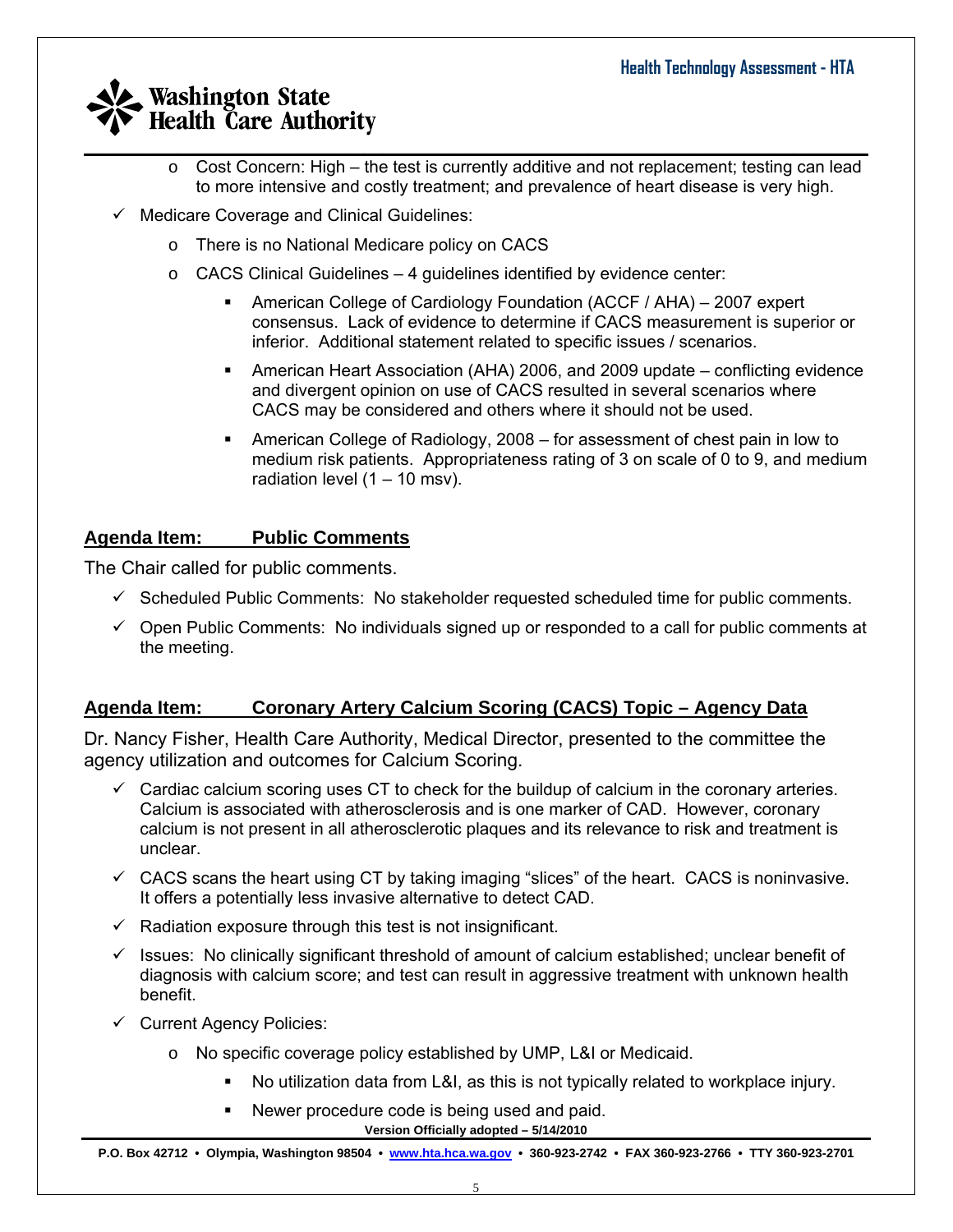$\_$  , and the set of the set of the set of the set of the set of the set of the set of the set of the set of the set of the set of the set of the set of the set of the set of the set of the set of the set of the set of th o The agencies cover alternative and more accurate tests\* (\* coverage policies vary by agencies) to include: CT Angiography (inpatient only); SPEC (i.e., nuclear medicine stress test); STRESS ECHO and Invasive Coronary Angiography.

# Table 1.a. Procedure Code by Year (with payments)

| UMP & Medicaid                                                                               |      |      |      |      |       |
|----------------------------------------------------------------------------------------------|------|------|------|------|-------|
| CPT CODE                                                                                     | 2005 | 2006 | 2007 | 2008 | Total |
| 0144T (CT, heart, w/o contrast, with eval of<br>coronary calcium)                            |      |      |      | 23   | 27    |
| 0147T (CT angiography of coronary arteries with<br>eval of coronary calcium)                 |      | 8    | 20   | 11   | 39    |
| 0149T (Cardiac structure and morphology and CT<br>angiography with eval of coronary calcium) |      |      | 13   | 9    | 22    |
| <b>Total</b>                                                                                 | 0    | 9    | 36   | 43   | 88    |
|                                                                                              |      |      |      |      |       |

**Total Claims Submitted but not paid 0 25 69 83 177**

# Table 3. Average Payments\* by Procedure by Year

UMP & Medicaid | 2005-2008

| <b>CPT Code</b> | 2005 | 2006  | 2007  | 2008  | <b>Total</b> |
|-----------------|------|-------|-------|-------|--------------|
| 0144T           | \$0  | \$149 | \$391 | \$132 | \$161        |
| 0147T           | \$0  | \$206 | \$202 | \$418 | \$264        |
| 0149T           | \$0  | \$0   | \$564 | \$516 | \$577        |
| <b>Total</b>    | \$0  | \$199 | \$349 | \$285 | \$302        |

### **Summary Average Procedure Costs**

| <b>Agencies</b><br>2006/2007 | <b>Patients</b> | <b>ICA</b> | <b>Stress ECHO</b> | <b>SPECT</b> | <b>CCTA</b> |
|------------------------------|-----------------|------------|--------------------|--------------|-------------|
| <b>PEHP</b>                  | 27,293          | \$1,163.20 | \$152.57           | \$409.49     | \$722.22    |
| <b>DSHS</b>                  | 5,536           | \$1,287.83 | \$189.92           | \$625.50     | \$281.35    |
| <b>Totals</b>                | 32,829          | \$1,214.16 | \$145.39           | \$408.76     | \$687.11    |

*Fiscal Years 2006 and 2007.* 

**Version Officially adopted – 5/14/2010**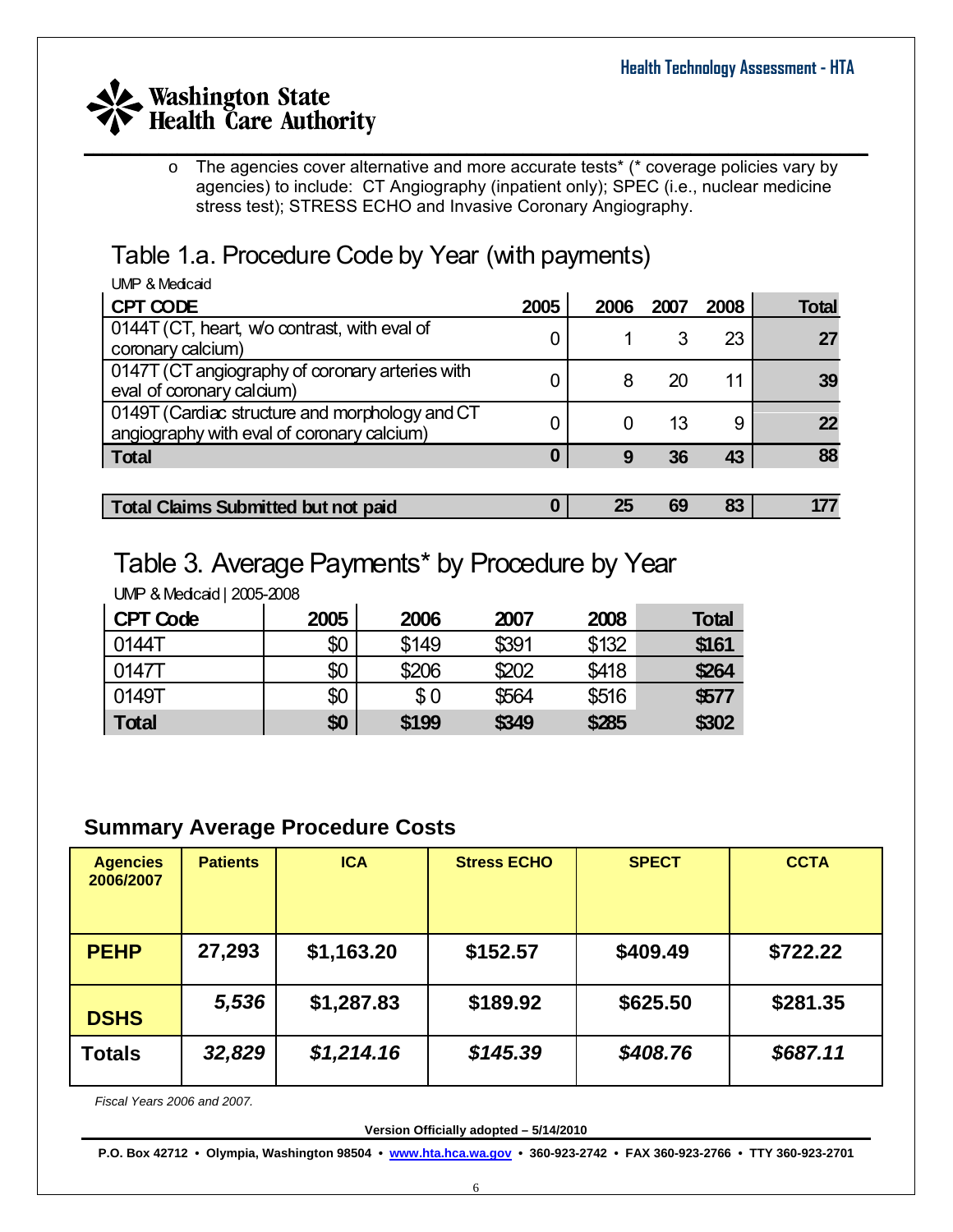

### **Summary of Overall Costs**

| <b>Agencies</b><br>2006/2007 | <b>Patients</b> | <b>ICA</b>  | <b>Stress</b><br><b>ECHO</b> | <b>SPECT</b> | <b>CCTA</b> |
|------------------------------|-----------------|-------------|------------------------------|--------------|-------------|
| <b>PEHP</b>                  | 27,293          | \$3,204,626 | \$1,983,345                  | \$4,682,084  | \$75,111    |
| <b>DSHS</b>                  | 5,536           | \$2,454,604 | \$297,421                    | \$1,285,400  | \$2,535     |
| Totals                       | 32,829          | \$5,659,230 | \$2,280,766                  | \$5,967,484  | \$77,646    |

*Fiscal years 2006 and 2007* 

#### **Total Costs in Cardiac Imaging = \$7.00 M per year**

- $\checkmark$  Agency Recommendations: Insufficient evidence of health benefit and evidence of harm and cost.
	- $\triangleright$  Cardiac Imaging in CAD is extensive test and imaging options are available and CACS technology use disseminating without demonstration of benefits.
	- $\triangleright$  Safety radiation exposure and dilemma of incidental findings (added studies / interventions).
	- $\triangleright$  Cost effectiveness / value unclear how this test improves patient management / outcomes and additive test to increasing cardiac testing expense (theoretical use to rule out or reassure clinicians / patients not shown in real world to reduce further testing and may cause higher use of aggressive tests / treatments).

#### **Agenda Item: Evidence Review Presentation**

Spectrum Research presented an overview of their evidence report on Calcium Scoring.

- $\checkmark$  Background: calcium deposition in arteries part of atherosclerotic process; CACS is an indirect marker of atherosclerotic burden; correlation of amount with overall plaque on post-mortem; detection of calcium is not specific for obstructive lesion; and calcium scores increase with age particularly after 50 years in men and 60 years in women.
- $\checkmark$  Literature Search and included studies: 186 potentially relevant studies identified, 55 retained, some with information relevant to multiple key questions. 30 primary accuracy / validity studies identified; 3 reliability studies in symptomatic persons; 2 accuracy studies had reliability information; 7 studies contributed safety information; 10 studies related to decision making and patient outcomes; 5 studies described special populations; 2 full economic analysis and 1 costing study.
- $\checkmark$  Meta-analysis of accuracy studies: of 30 accuracy studies, 11 were LoE I or II, 8 were LoE III and 11 were LoE IV.

**Version Officially adopted – 5/14/2010**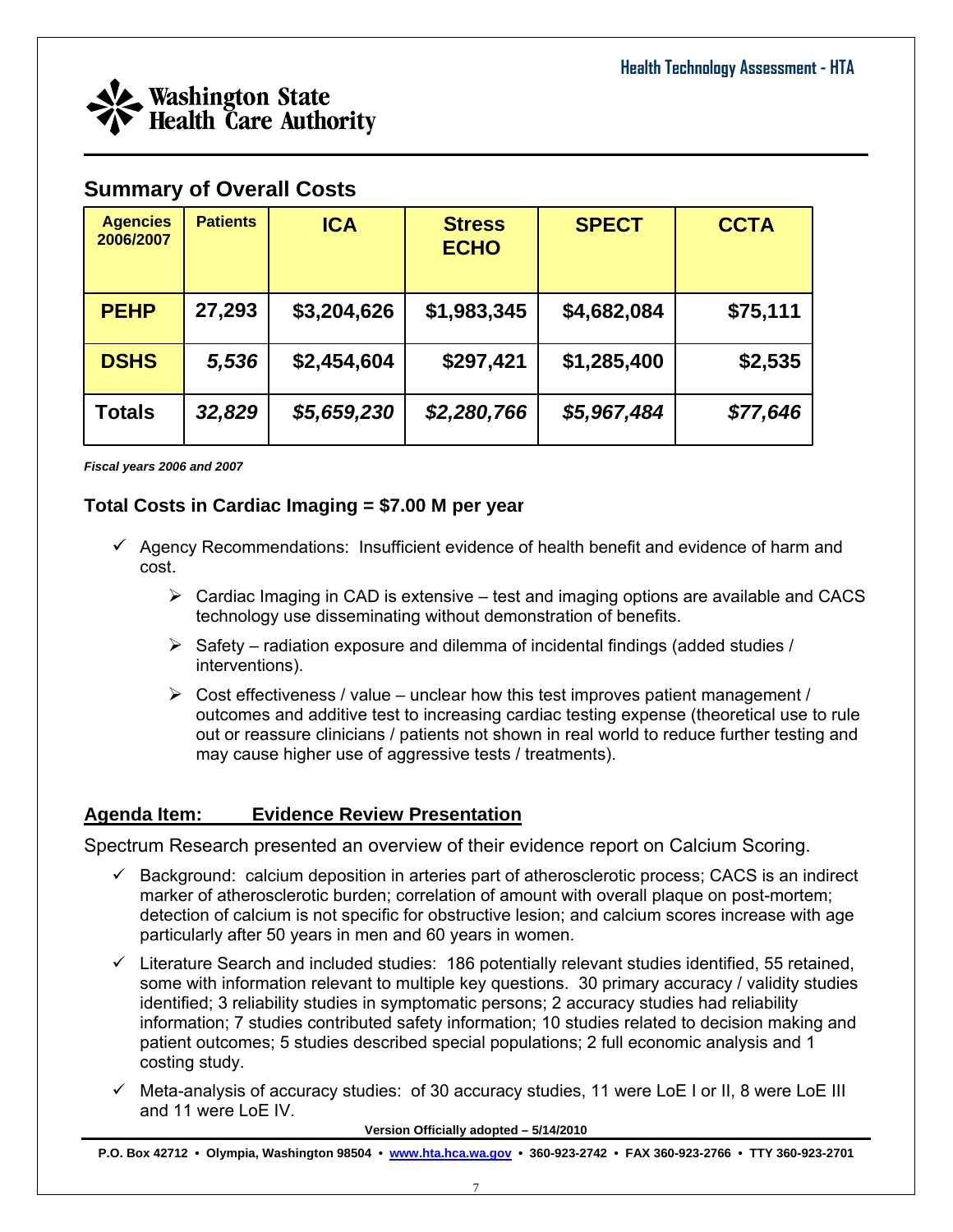- $\circ$  Primary meta-analysis of LoE I/II studies documentation of independent performance and blinded comparison of CACS and CCA. Study populations included symptomatic patients with typical and atypical chest pain, referral for elective angiography or after positive exercise testing. CAD prevalence ranged from 48.6% to 76.2% based on angiography. CACS thresholds:  $> 0$  (any),  $\geq 100$  and  $\geq 400$ .
- $\checkmark$  Reliability three studies in symptomatic patients suggest moderate to high inter-observer agreement between raters of calcium scores. Test-retest reliability in symptomatic patients was overall moderate to good across 3 studies.

| <b>Author</b> (year) | <b>Study</b> | <b>Measure of reliability</b>      | LoE    |
|----------------------|--------------|------------------------------------|--------|
| Broderick (1996)     | Test-        | Intraclass correlation coefficient |        |
| $N = 101$            | retest       | 0.90 (test-retest), $(N = 17)$     | Н      |
|                      | Inter-       | $0.99$ (inter-rater)               |        |
|                      | rater        |                                    |        |
| Möhlenkamp (2001)    | Test-        | Variability of Agatston score      |        |
| $N = 50$             | retest       | 21.8% (mean), 19.2% (median)       |        |
| Serafin (2009)       | Test-        | Variability of Agatston score      |        |
| $N = 50$             | retest       | $3.9\%$ (median)                   |        |
| Leschka (2008)       | Inter-       | $kappa = 0.84$                     | $\ast$ |
|                      | rater        |                                    |        |
| Lau $(2005)$         | Inter-       | Intraclass correlation coefficient | $\ast$ |
|                      | rater        | $= 1.00$                           |        |

*\* Leschka, Lau were validation studies; specifics on reliability evaluation not provided* 

- $\checkmark$  Potential Harms Radiation
	- o No large-scale epidemiologic studies evaluating CT associated cancer risk yet published.
	- $\circ$  A recent simulation suggests that a single CACS in asymptomatic persons at: age 40 may increase life-time cancer risk by 9/100,000 for men, 28/100,000 for women; age 55 may increase life-time lung cancer risk by 6/100,000 for men, 14/100,000 for women. Individual risk cannot be quantified.
	- $\circ$  Actual risk associated with low dose radiation is unknown there are different theories (linear quadratic approach vs. linear, no-threshold hypothesis) and competing risks.
	- $\circ$  Total radiation exposure: To the extent that CACS avoids need for CCA or other tests, the total radiation exposure could be reduced. However current use is additive, and leads to additional testing, with total radiation exposure increased.
- $\checkmark$  Potential Harms Incidental Findings
	- o Incidental findings requiring further testing: 7.8% to 10.5% (2 studies); 1.2% required therapeutic intervention (1 study) in symptomatic patients. Potential harms: Additional testing (associated costs, risks), patient anxiety.
	- o Potential benefits: Early detection (may or may not improve outcomes).
- $\checkmark$  Clinical decision making and outcomes:
	- $\circ$  The role of CACS as a diagnostic test and threshold for decision making are not clear. Studies did not include comparison groups (LoE IV). As triage test (low-intermediate risk patients): 5 studies suggest that  $CACS = 0$  or  $\le 10$  may allow discharge of patients with suspected CAD from ED. Extent to which actual decision for discharge was based on

**Version Officially adopted – 5/14/2010**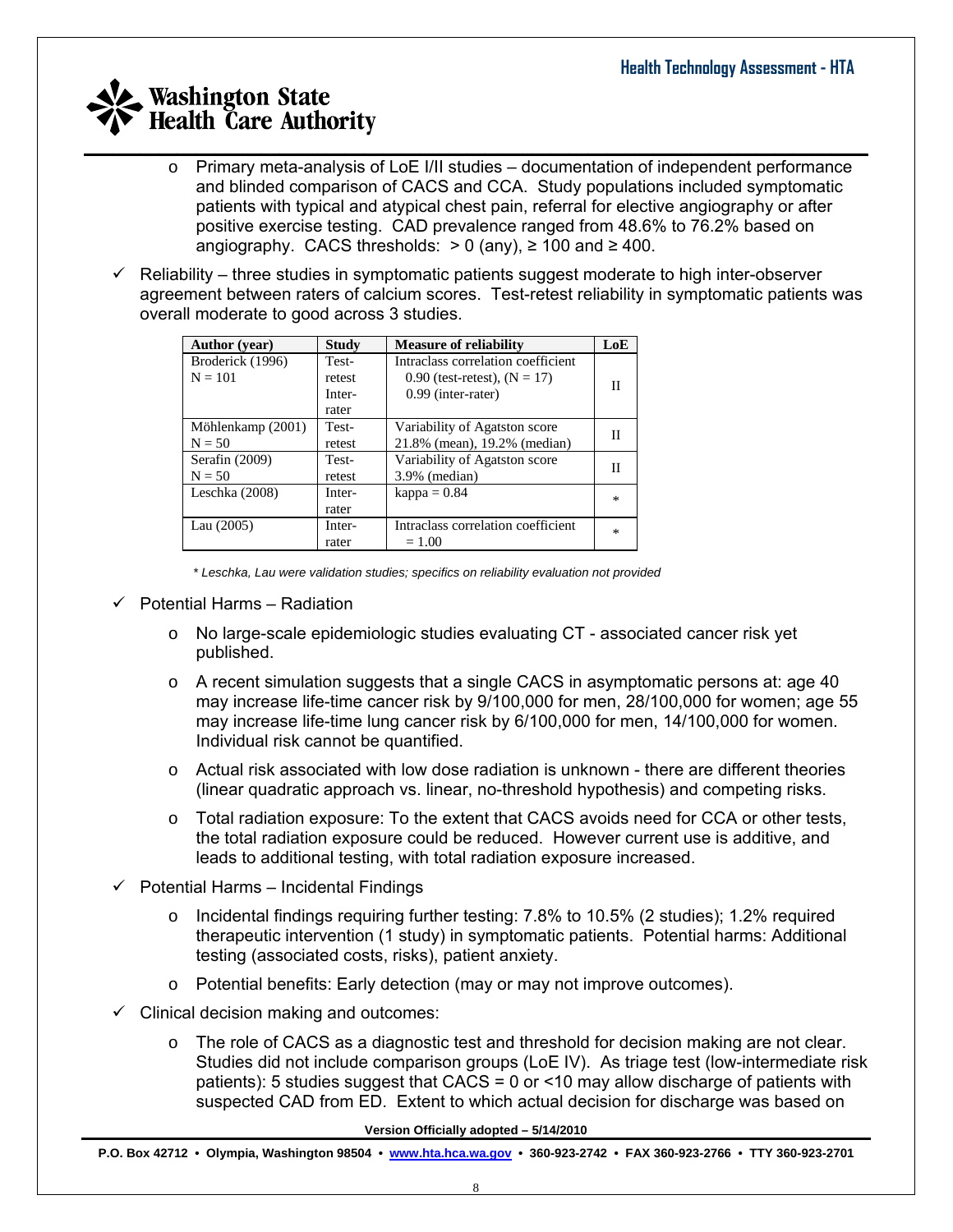algorithms described and the independent influence of CACS in decision making are unclear. 1 study suggests increased referral for CCA with increasing CACS.

- $\checkmark$  Prediction of Future Outcomes: No randomized studies were found. 3 prognostic (LoE III) studies reported CACS predicted future cardiac events; confidence intervals are wide. None evaluated the role of therapies that may have influenced outcomes, definitions of outcomes varied.
- $\checkmark$  Special Populations
	- o Sex: Women present evaluated 10 years later. Specificity of 65% in premenopausal women vs. 42% post-menopausal women (1 study).
	- o Age (7 studies): ↑ CACS score with increasing age regardless of gender, presence or absence of significant stenosis. Some suggest that sensitivity and predictive values go up with increasing age, others suggest that the best sensitivity and specificity may be in middle aged patients (40 – 60 years).
- $\checkmark$  Economic Impact
	- o Two moderate-quality full economic studies CACS as a standalone test, triage for CCA. At CAD prevalence up to 70%, CACS may be more cost-effective than CCA, but incremental cost-effectiveness not described. Modeling of false positive and false negative consequences, use of additional testing and impact of incidental findings not explicit. Cost of CCA > CACS, however CCA may still be required as a second test and other tests are available (e.g. functional tests)
	- $\circ$  CAD prevalence: Pre-test CAD likelihood of 30% 40% had decreased cost from €2345 to €1897 in one study (Dewey), modified societal perspective. Using CACS > 0 in another study (Rumberger), based on short-term direct costs, cost per correct diagnosis were: \$24,703 USD at 10% prevalence; \$6,329 USD at 50% prevalence; and \$4,957 USD at 70% prevalence.
- $\checkmark$  Overall Strength of Evidence
	- o **Test accuracy SoE is high** 
		- CACS role as diagnostic test in symptomatic patients is unclear; some suggest a triage role with CACS > 0. Highly sensitive, 99%, for identifying obstructive CAD (based on CCA lumen decrease  $\geq 50\%$ ).
		- Has very low specificity (35%). 5% of persons with negative test would have obstructive CAD on CCA (1 minus negative predictive value).
	- o **Safety Radiation exposure SoE very low** 
		- Hypothetical increase in life-time cancer risk based on simulation; true attributable risks cannot be determined.
		- Reduced if CACS results in fewer CCA, however if CACS is an additional test or leads to additional testing, may be increased.
	- o **Safety Incidental findings SoE very low** 
		- 7.8%-10.5% require additional testing, 1.2 % needed treatment.

**Version Officially adopted – 5/14/2010**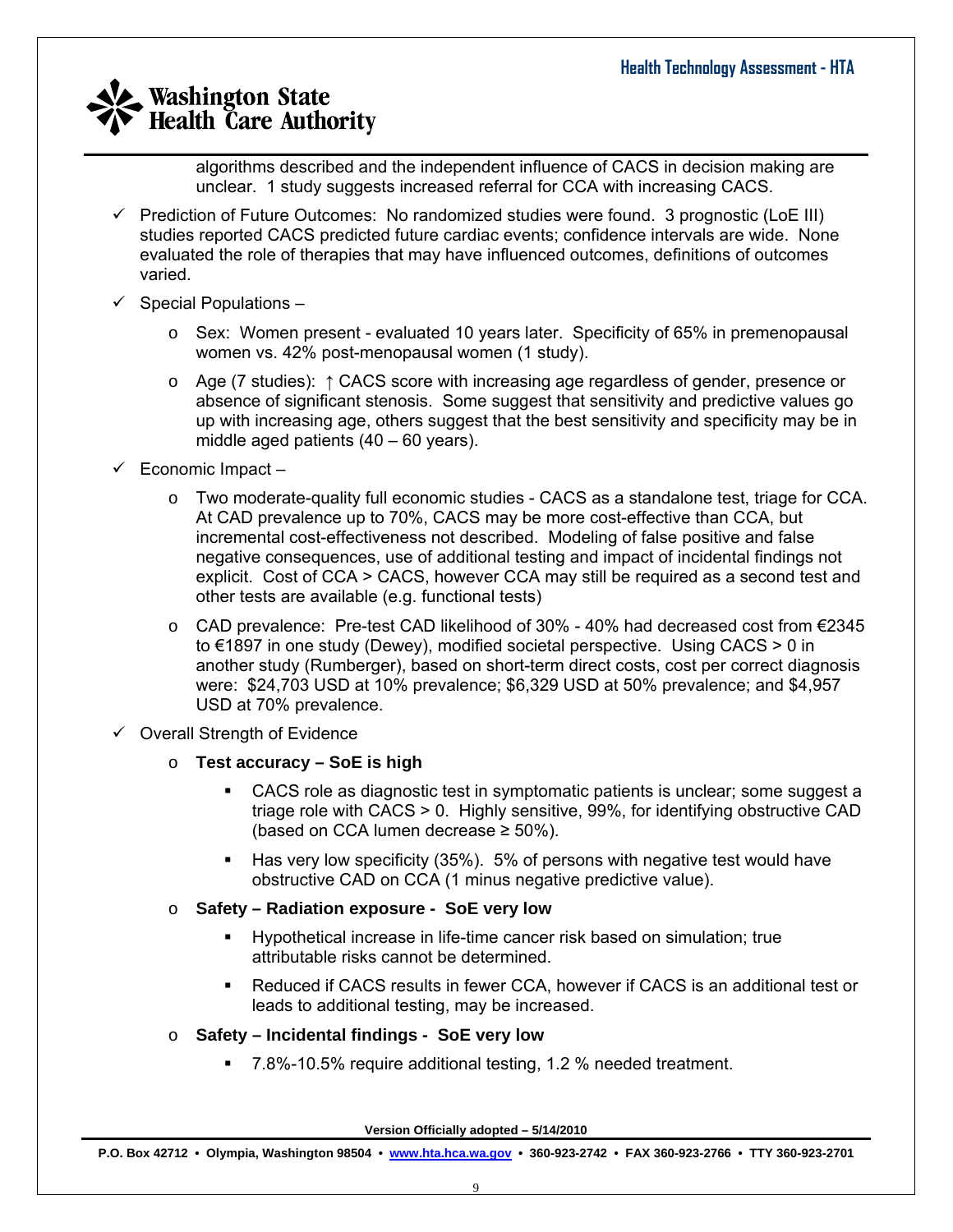#### o **Clinical decision making and outcomes**

 ED triage – SoE is low. Proponents suggest CACS = 0 may allow patient discharge; Decision making does not appear to be explicitly evaluated. Studies of variable quality, no comparison.

 $\_$  , and the set of the set of the set of the set of the set of the set of the set of the set of the set of the set of the set of the set of the set of the set of the set of the set of the set of the set of the set of th

- Other settings SoE is very low (1 study). Referral for CCA increased with higher CACS; explicit evaluation of decision making (or impact) not described.
- Prediction of outcomes SoE is low. 3 prognostic studies suggest higher CACS is associated with higher risk of future events, but role of therapeutic interventions not evaluated

#### o **Special populations**

- Diabetic populations SoE is very low. Sensitivity, specificity for any calcium similar to general population. Higher prevalence of CAD; higher % (4%-11%) of missed cases based on 2 moderate quality studies.
- Male/female SoE is low. Sensitivity similar; specificity  $\sim$  lower in men. Lower CAD prevalence in women vs. men and higher % missed (men) – possibly age related
- Age SoE is moderate. Calcium scores increases with age; mixed results.
- o **Economic SoE is very low** 
	- Two moderate quality studies suggest that at CAD prevalence of up to 70%, CACS may be more cost-effective than CCA, but incremental cost effectiveness not described. Insufficient evidence for conclusions on long-term cost-utility of CACS compared with CCA alone or in conjunction with other non-invasive tests.

#### $\checkmark$  Remaining Questions:

- $\circ$  What is the role of CACS as a diagnostic test? Unclear from the literature; no consensus on thresholds
- $\circ$  Could CACS be used to triage patients? What threshold? Is the accuracy for CACS  $> 0$ acceptable for decision making? What % of missed cases is acceptable? What false positive rate is acceptable?
- o Does CACS improve upon current triage practices?
- o How does CACS (as diagnostic test) fit in current clinical practice? What is the effect of CACS on total radiation exposure in clinical practice?
- $\circ$  What is the clinical pathway for evaluation of patients with a positive CACS? How is cost-effectiveness impacted?
- o Does CACS increase or decrease use of CCA or other tests? How/where does it fit with other non-invasive tests?
- $\circ$  How does it influence decision making for further testing and/or treatment?

**Version Officially adopted – 5/14/2010**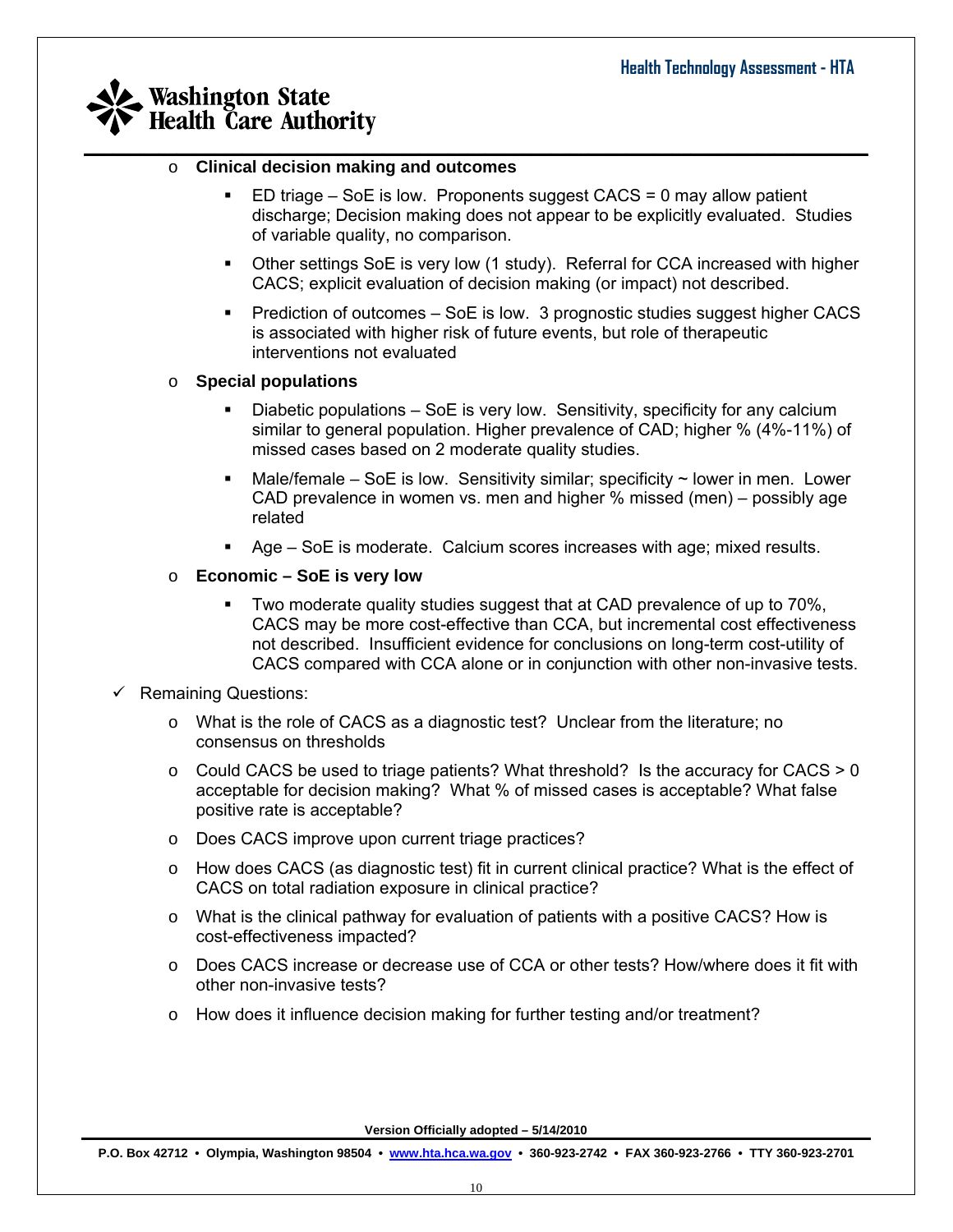

### **Agenda Item: HTCC Coronary Artery Calcium Scoring Discussion and Findings**

Brian Budenholzer, Committee Chair, led a discussion of the evidence related to the safety, efficacy, and cost effectiveness of Calcium Scoring beginning with identification of key factors and health outcomes, and then a discussion of what evidence existed on those factors.

#### **1. Evidence availability and technology features**

- 1.1 The evidence based technology assessment report indicates that coronary artery disease (CAD), also referred to as coronary heart disease (CHD), is the single leading cause of death for both men and women in the United States, affecting more than 16 million Americans, and is the most common form of cardiovascular disease. The underlying cause of CAD is atherosclerosis, a systematic disease process in which plaque builds up within the walls of damaged arteries leading to hardening or narrowing of the vessels and blockage. Common symptoms that occur with CAD are chest pain (angina), arrhythmias, shortness of breath (dyspnea), and in the event of a complete blockage, heart attack. Common risk factors for CAD include smoking, high cholesterol, high blood pressure, insulin resistance or diabetes, obesity, metabolic syndrome, sedentary lifestyle, age and genetics.
- 1.2 Identifying which patients are at risk of major cardiac events is important, but currently difficult. Symptoms of CAD (e.g. chest pain) have poor correlation to risk. Diagnostic testing can be used to help confirm or refute a suspicion of clinically significant CAD. CACS provides anatomical information on the amount of calcium, a marker of CAD in the heart and coronary arteries. CACS role is unclear: it is not currently proposed or likely to be a replacement for conventional coronary angiography (CCA) based on test performance characteristics and lack of consensus about appropriate thresholds. Some literature suggests that it might be used for triaging symptomatic patients and that CACS may reduce the use of conventional coronary angiography.
- 1.3 The evidence based technology assessment report found 396 potentially relevant study citations, with 55 studies included after full review for relevance and redundancy. No randomized controlled trials were found. Five meta-analyses were found, however due to heterogeneity of study design and populations, these were cited for context only.
	- Accuracy (validation) studies = a total of 30 primary studies of accuracy and validity comparing CACS and CCA were identified. Of these, 11 studies were classified as LoE I or II, 8 as LoE III and 11 as LoE IV. Two studies included evaluation of CACS in diabetic populations.
	- Reliability = of 21 studies which explicitly discussed reliability, three studies of moderate quality explicitly stated that symptomatic clinical patients evaluated were identified.
	- Safety = One study which modeled lifetime risk for radiation-induced cancer in asymptomatic persons was found. One systematic review and two studies with patient populations that included symptomatic persons undergoing EBCT for calcium scoring were identified. Two studies in asymptomatic persons referred for CACS as a screening test and one small study in which it was unclear whether patients were symptomatic or asymptomatic were also identified.
	- Clinical decision making and patient outcomes = no studies were identified, all were considered case series.
	- Special Populations = two studies provided data comparing CACS with angiography in diabetic patients were identified. Three of the validation studies

**Version Officially adopted – 5/14/2010**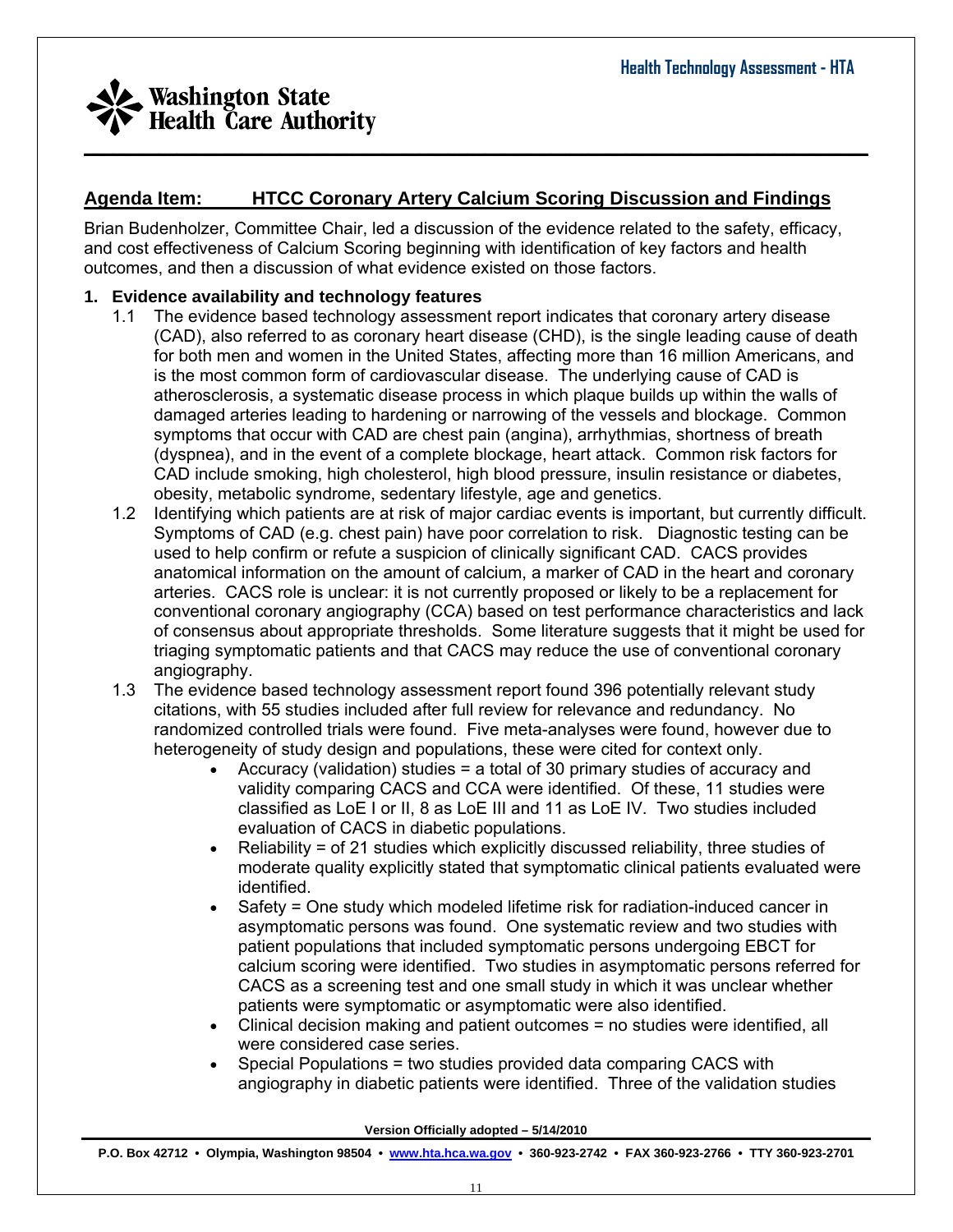evaluated tests characteristics based on gender. Seven validation studies provided information on CACS with respect to age.

- Formal economic analysis = two moderate quality full formal economic analyses were identified.
- 1.4 The evidence based technology assessment report identified 4 expert treatment guidelines. No national Medicare policy is available on calcium scoring.
- 1.5 The committee also reviewed information provided by the state agencies, and public members; and heard comments from the evidence reviewer, HTA program, and agency medical directors.

#### **2. Evidence about the technology's safety**

The committee discussed multiple key factors and health outcomes that were important for consideration in their overall decision on whether the technology is safe. Summary of committee considerations follows.

- 2.1 The evidence based technology assessment report indicates that overall strength of evidence regarding safety is very low primarily due to uncertainties regarding the cancer-related risks due to radiation exposure particularly when CACS may lead to additional tests involving radiation. A recent simulation suggests that a single CACS in asymptomatic persons at: age 40 may increase life-time cancer risk by 9/100,000 for men, 28/100,000 for women; age 55 may increase life-time lung cancer risk by 6/100,000 for men, 14/100,000 for women. Individual risk cannot be quantified. The extent to which CACS is an adjunct to CT angiography may increase radiation exposure compared to CACS alone.
- 2.2 Although the overall strength of evidence is very low data from two studies suggest that 7% - 10% of symptomatic persons will have incidental findings during a CT scan for calcium scoring that require further diagnostic testing and a small percent, 1.2%, will require therapeutic intervention. There may be benefits to early detection and treatment of the small percentage of significant pathology found incidentally; however, there is no evidence from these studies that early detection prompted more effective treatment or enhanced patient outcomes.
- 2.3 The follow-up of less serious findings may create patient anxiety in addition to exposing them to the inconvenience, costs and risks of additional testing.

#### **3. Evidence about the technology's efficacy and effectiveness**

The committee discussed multiple key factors and health outcomes that were important for consideration in their overall decision on whether the technology is effective. Summary of committee considerations follows.

- 3.1 The evidence based technology assessment report indicates that the role of coronary artery calcium scoring (CACS) as a diagnostic test is not clear from the literature and there is no consensus on appropriate thresholds for determining a negative versus positive test. It is not likely to be a replacement for conventional coronary angiography (CCA) based on test performance characteristics. Some literature suggests that it might be used for triaging symptomatic patients and that CACS may reduce the use of conventional coronary angiography.
- 3.2 Accuracy: The evidence based technology assessment report indicated high strength of evidence based on meta-analysis of 8 LoE I / II studies comparing CACS with the reference standard of conventional coronary angiography. Study populations included symptomatic

#### **Version Officially adopted – 5/14/2010**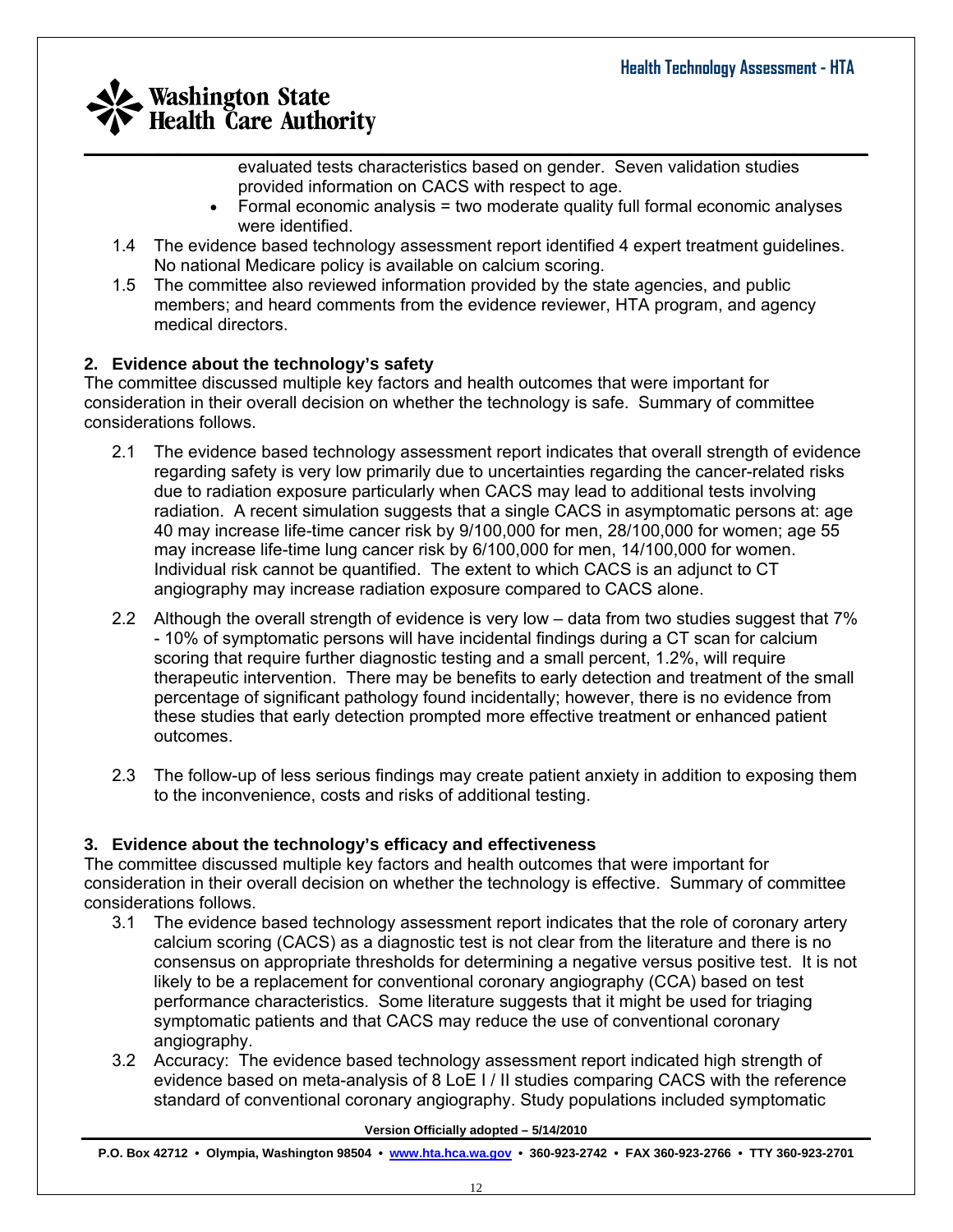patients with typical and atypical chest pain, referral for elective angiography or after positive exercise testing. CAD prevalence ranged from 48.6% to 76.2% based on angiography. CACS thresholds:  $> 0$  (any),  $\geq 100$  and  $\geq 400$ .

- a. At thresholds of >0, CACS is highly sensitive (99%) for identifying the presence of obstructive CAD (defined as greater than 50% stenosis), however, specificity was low at 35% (meaning 5% of persons with negative tests would have CAD).
- b. At thresholds of ≥ 100 (5 studies) or ≥ 400 (3 studies) the sensitivity is lower (85% and 78%, respectively) but specificity is improved (77% and 83%, respectively). However, clinical decisions may not be possible based on CACS when using these thresholds to define a positive test.
- 3.3 Reliability: The evidence based technology assessment report indicates that reliability of CACS (based on Agaston method) is moderate to high, based on 3 level of evidence II graded studies and descriptions in 2 validation studies.

#### **4. Special Populations**

- 4.1 Diabetic ~ the evidence based technology report rated overall strength of evidence as low for evidence in symptomatic diabetic patients. It found two moderate quality studies in symptomatic diabetic patients suggest that the sensitivity and specificity of CACS for the detection of any calcium is similar to that for general populations from the meta-analysis of LoE I / II studies but that a higher percent of persons with a negative test would have CAD (11)  $-25%$ ).
- 4.2 Gender ~ the evidence based technology report found three moderate quality studies described performance characteristics for men and women separately. Sensitivity for both groups was similar (95% - 100%); but specificity for women was somewhat higher (41%-66%) than men (24%-57%), meaning men would have a higher chance of false-negative tests. The prevalence of CAD was lower in women (36%-47%) compared with men (53%-70%). Women present with CAD at an older age  $($   $\sim$  10 years) than men, which may account for the differences.
- 4.3 Age ~ the evidence based technology report found seven LoE I / II studies exploring the relationship of age with test performance characteristics. The prevalence of CAD and presence of calcium increases with age; however, there were mixed results regarding the extent to which age influenced test performance and the overall strength of evidence was moderate.

#### **5. Clinical Decision Making and Patient Outcomes**

5.1 The evidence based technology report indicated that the evidence is low that CACS facilitates clinical decision making. While there are a number of studies describing the potential role of CACS as a triage tool for ruling out CAD and identifying those who should have additional testing, none of the studies included a comparison group; therefore, it is difficult to assess the incremental benefit of CACS in clinical decision making.

#### **6. Evidence about the technology's value and cost-effectiveness**

The committee discussed multiple key factors that were important for consideration in their overall decision on whether the technology has value and is cost-effective. Summary of committee considerations follows.

**Version Officially adopted – 5/14/2010**  1.1 The evidence based technology report found two full economic studies and one costing evaluate CACS as a stand-alone test compared with conventional angiography. In clinical practice, CACS does not appear to function as a stand-alone test. Disease prevalence and CACS score cut-off (and corresponding sensitivity and specificity) appear to influence overall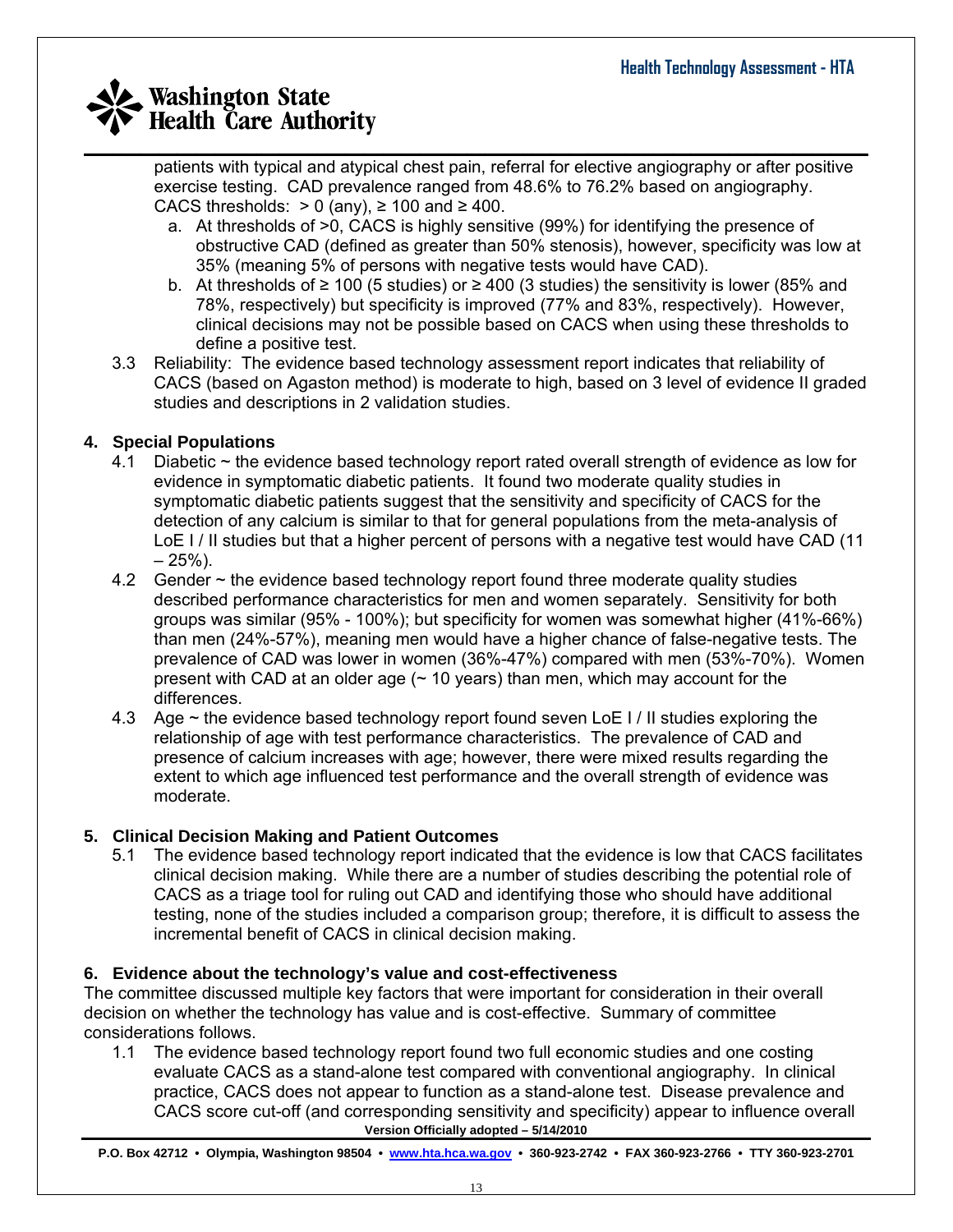$\_$  , and the set of the set of the set of the set of the set of the set of the set of the set of the set of the set of the set of the set of the set of the set of the set of the set of the set of the set of the set of th cost-effectiveness. Models did not include evaluation of incidental findings and the influence of false-negative and false-positive tests is not clear. There is insufficient evidence for conclusions on the long-term cost utility of CACS compared with CCA alone or with regard to other non-invasive tests.

#### **Medicare Decision and Expert guidelines**

Committee reviewed and discussed the Medicare coverage decision and expert guidelines as identified and reported in the technology assessment report.

- 2.1 Centers for Medicare and Medicaid Services no national Medicare policy.
	- CMS Regional Coverage (Washington and Alaska) the local regional CMS had determined that there is a lack of evidence of the medical necessity for quantitative evaluation of coronary artery calcium.
- 2.2 Guidelines a search of the National Guideline Clearinghouse (NGC) returned 4 potential guidelines on Calcium Scoring. The following provides a summary of the guidelines that were most relevant:
	- (1) American College of Cardiology Foundation (ACCF) Clinical Expert Task Force lack of evidence from studies comparing CAC measurement to alternative risk assessment techniques for moderate risk patients. No clear evidence is available indicating that additional non-invasive testing in patients with high calcium scores will result in more appropriate selection of treatment over the currently recommended preventative medical therapies. Patients with atypical cardiac symptoms may benefit from CAC testing to help exclude the presence of obstructive CAD.
	- (2) American Heart Association, 2006 conflicting evidence and/or a divergence of opinion regarding its usefulness was found for the following indications: symptomatic patients with chest pain with equivocal or normal electrocardiograms and negative cardiac enzymes; determining the etiology; symptomatic patients in the setting of ambiguous stress tests; and asymptomatic patients with intermediate risk of CAD. Furthermore, the report stated that despite growing evidence that calcium scores are an independent predictor of CAD studies have not demonstrated improved clinical outcomes as a result of calcium score screening.
	- (3) American Heart Association, 2009 the following are the minimum requirement which should be met in scanning for coronary artery calcium (CAC): use of an EBCT scanner or a 4-level (or greater) MDCT scanner; cardiac gating; prospective triggering for reducing radiation exposure; a gantry rotation of at least 500 ms; reconstructed slice thickness of 2.5 to 3 mm to minimize radiation in asymptomatic persons (and to provide consistency with established results); early to mid-diastolic gating; and equipment or nuclear material in cardiac imaging should be appropriately utilized to maintain patient doses as low as reasonable achievable but consistent with obtaining the desired medical information.
	- (4) American College of Radiology (ACR) Appropriateness Criteria, 2008 for assessment of chronic chest pain in patients with low to intermediate probability of CAD: CT coronary calcium scoring received a rating of  $3$  (1 = least appropriate, 9 = most appropriate); a score of zero may be useful in excluding cardiac etiology; and relative radiation level is considered to be medium.
	- **Version Officially adopted 5/14/2010**  • (5) American College of Cardiology (ACC) and American Heart Association (AHA) for the diagnosis and prognosis of CAD, 2000 – the following are a summary of interpretations and recommendations for cardiac CT scanning and CACS: a negative test (score = 0) makes the presence of atherosclerotic plaque, including unstable or vulnerable plaque, highly unlikely; a negative test is consistent with a low risk of a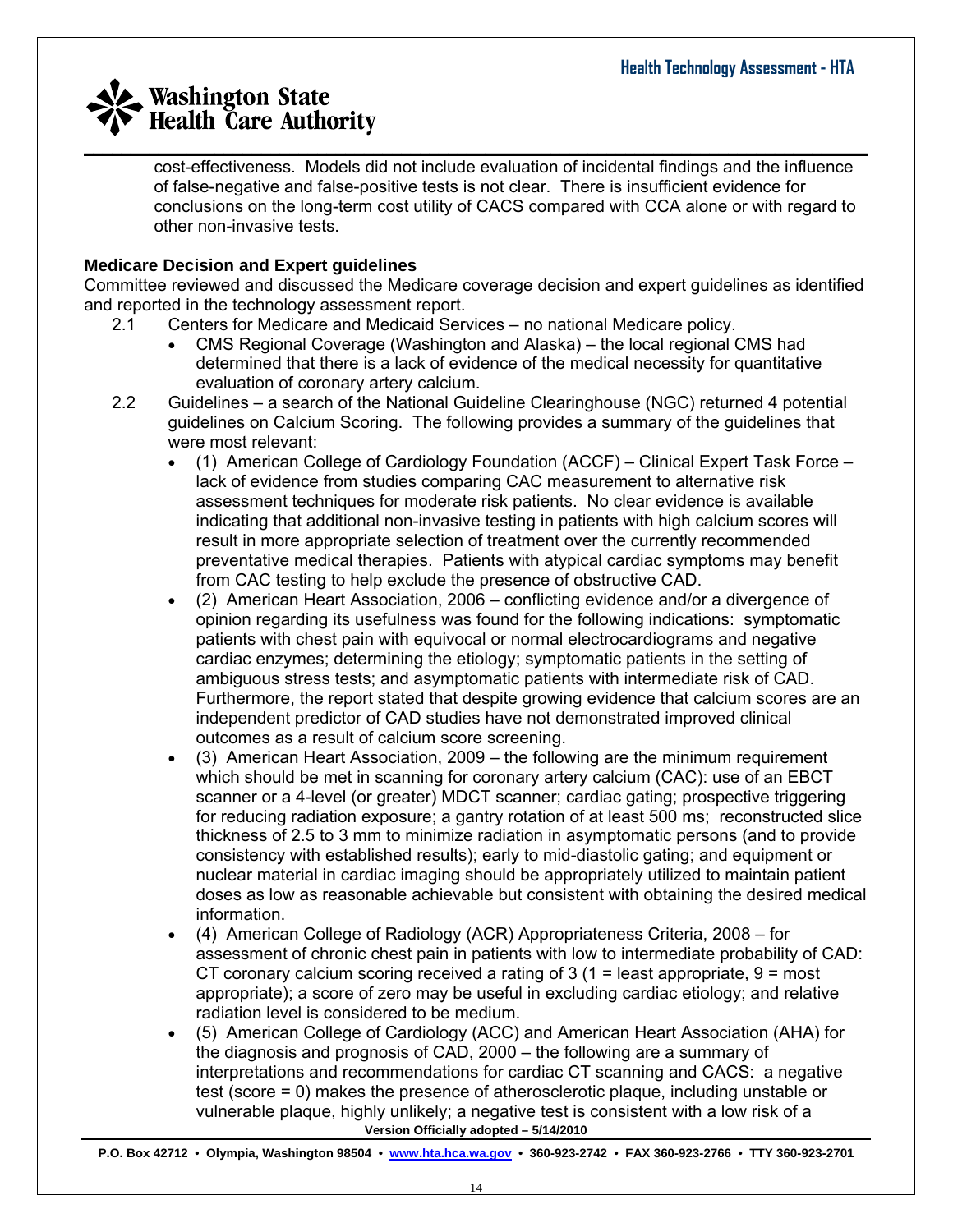cardiovascular event in the next two to five years; a positive test (CAC > 0) confirm s the presence of a coronary atherosclerotic plaque; the greater the amount of coronary calcium, the greater the atherosclerotic burden in men and women, irrespective of a ge; and CAC measurement can improve risk predication in conventional intermediate-risk patients, and CAC plaque scanning should be considered in individuals at intermediate risk for a coronary event for clinical decision-making with regard to refinement of risk assessment.

#### **Committee Conclusions**

Having made findings as to the most significant and relevant evidence regarding health outcomes, key factors and identified evidence related to those factors, primarily based on the evidence based technology assessment report, the committee concludes:

#### **. Evidence availability and technology features 1**

The committee concludes that the best available evidence on calcium scoring has been collected and summarized.

- 1.1. Heart disease is a prevalent and burdensome disease, and the leading cause of death in the Diagnostic testing can be used to help confirm or refute a suspicion of clinically significant US. Identifying which patients are at risk of major cardiac events is therefore important, but currently difficult. Symptoms of CAD (e.g. chest pain) have poor correlation to risk. CAD. CACS provides anatomical information (not functional) on the amount of calcium, a marker of CAD in the heart and coronary arteries.
- 1.2. CACS role is unclear: it is not currently proposed or likely to be a replacement for conventional coronary angiography (CCA) based on test performance characteristics and lack of consensus about appropriate thresholds. Literature related to clinical or treatment outcomes generally focus on use for triaging symptomatic patients and that CACS may reduce the use of conventional coronary angiography.
- 1.3. The clinical committee acknowledged that the population under consideration is not screening, but patients with suspected CAD. The committee discussed that this could be either asymptomatic based on history or other risk factors or symptomatic, though later concluded that most available evidence related to symptomatic patients.
- 1.4. The calcium scoring process isn't automatic, experience is needed for scoring.
- 1.5. A vast majority of scanners can provide a calcium score. Guidelines in 1996 provided minimum scanner requirements for resolution.

#### **2. it safe? Is**

The committee concludes that the comprehensive evidence reviewed is unclear in showing that calcium scoring is safe. Key factors to the committee's conclusion included:

- 2.1. The committee agreed with the evidence report and current guidelines, in clinical practice, this is not a stand-alone test: it is an additional test with additional radiation and incidental findings risks. If used as triage, some individuals may not have subsequent, more invasive test, but larger group will have radiation.
- 2.2. The committee agreed that there is harm in radiation exposure that is cumulative, but good evidence to quantify the risk are currently not known.
- 2.3. The committee acknowledged the evidence report information regarding incidental findings, and agreed that current evidence is inconclusive.

**Version Officially adopted – 5/14/2010**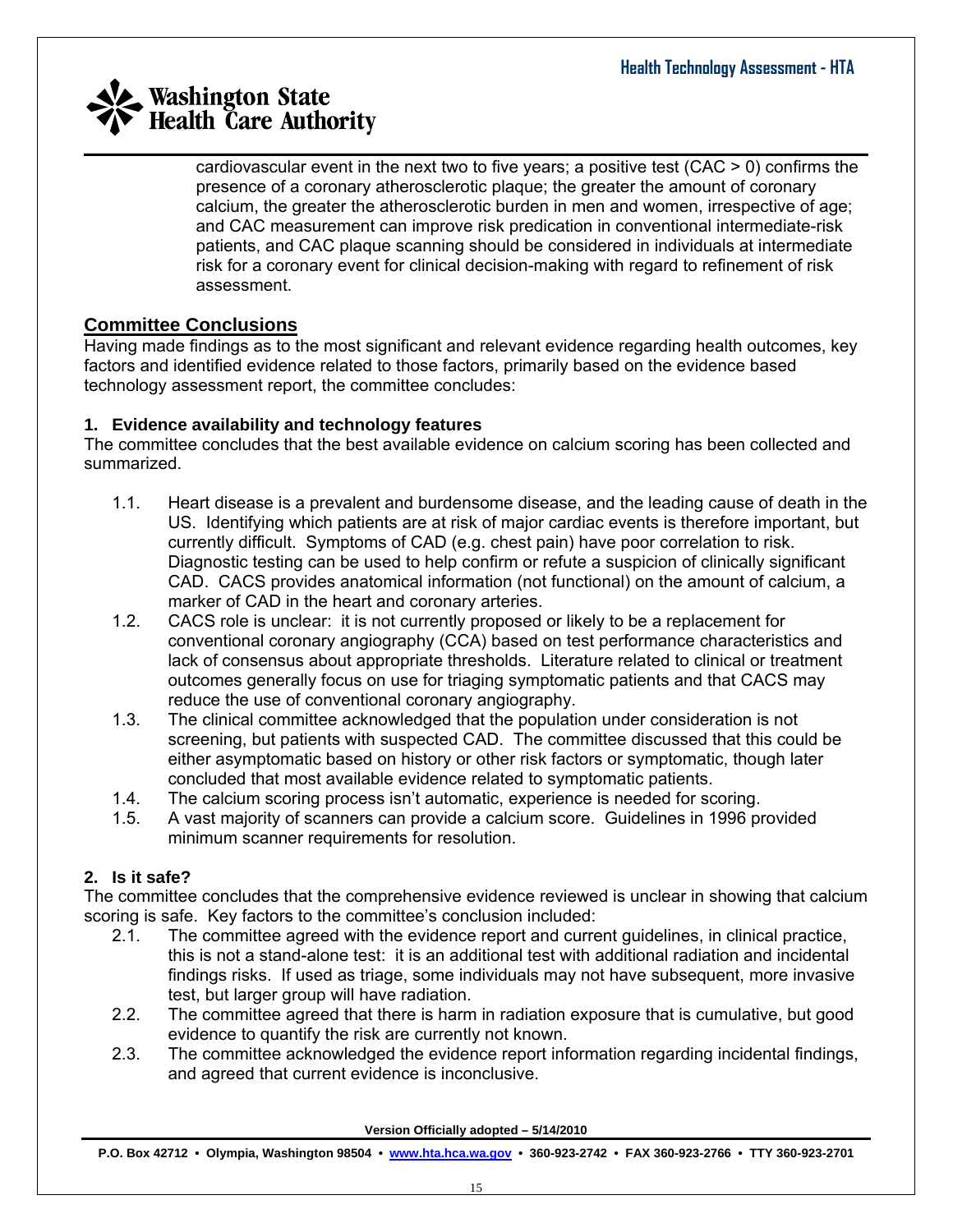#### **3. it effective? Is**

The committee concludes that the comprehensive evidence reviewed shows that Calcium Scoring is not more effective for treatment of coronary artery disease (CAD).

- 3.1. The committee agreed with the evidence report and found that CACS sensitivity and affected by the disease prevalence. While accuracy and reliability are critical, they are only reliability are high for CACS, though specificity is low and like other tests, accuracy is a first step as to whether a test is effective. The committee also agreed that there is no evidence to establish a clinically important threshold: increase in calcium does indicate disease, but the correlation to severity of stenosis is not established – which is key in a disease that is widely prevalent, where serious events occur in some, but are difficult to predict.
- 3.2. In evaluating effectiveness, the most rigorous question is whether substituting this test, instead of a current diagnostic, results in better treatment and outcomes. In this case, the evidence is insufficient and current clinical practice does not support using this test alone or as a substitute.
- 3.3. The other diagnostic effectiveness key question discussed by the committee is whether there is evidence that using this test as an added tool to current strategy provides a benefit (clinical or cost). The remaining analysis relate to answering this question.
- 3.4. One potential use would be in ER where symptomatic patient at low to intermediate risk down, and at least a 5% group would still receive a negative test, but would have disease. could rule out disease. This use would require CACS of 0 value, so the specificity goes One small retrospective study looked at 4 month follow up on 100 patients in ED where CACS score was taken, along with other tests and concluded that a score of 0 could permit a discharge. CACS studies did not include any RCT or higher quality observational trials to explicitly test what different clinical or treatment choices are made. Clinical expert noted that usually need a functional test to confirm.
- 3.5. The committee noted national guidelines do not endorse use of Calcium scoring, though some have permissive statements for use of the test.

#### 4. Evidence about the technology's special populations, patient characteristics and adjunct **treatment**

4.1. The committee agreed that no compelling evidence exists in the sub groups (diabetic, gender and age) to conclude that this test was more (or less) effective in those special populations.

#### **. Is it cost-effective? 5**

The committee concludes that the comprehensive evidence review shows no published good quality evidence on Calcium Scoring.

- 5.1. Committee acknowledged the state agency costs for coronary diagnostics of nearly \$7 million per year, and this would likely be an additional test and cost.
- 5.2. The evidence report adequately summarized the poor cost evidence based on assumptions not current valid.
- 5.3. Further, cost per correct diagnosis is a function of prevalence of disease, and CAD is highly prevalent, though the real detection issue is major adverse outcomes, not disease presence. Overall spend for reduction or prevention of negative patient outcome (here major cardiac event) is more appropriate measurement criteria.

**Version Officially adopted – 5/14/2010**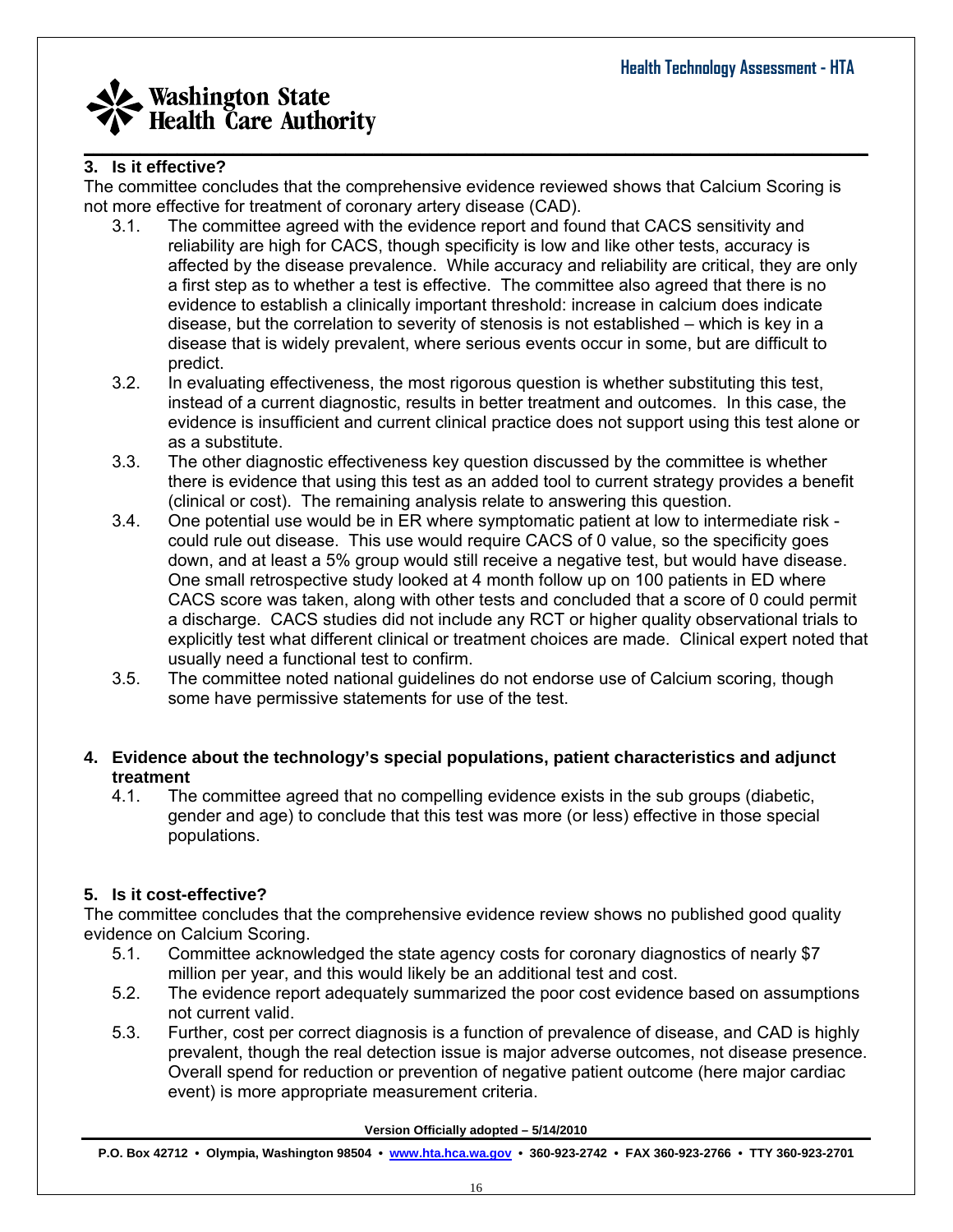

#### **Committee Decision**

Based on the deliberations of key health outcomes, the committee decided that it had the most complete information: a comprehensive and current evidence report, public comments, input from a current evidence on Calcium Scoring demonstrates that there is insufficient evidence to cover the use reliable. The committee found that Calcium Scoring would be an additive test that was not supported prevents major cardiac events thus helping patients. Based on these findings, the committee voted 10 subject matter expert, agency and state utilization information. The committee concluded that the of Coronary Artery Calcium Scoring (CACS). The committee considered all the evidence and gave greatest weight to the evidence it determined, based on objective factors, to be the most valid and by sufficient evidence regarding whether it is safe, cost-effective and effectively diagnoses and to 0 to not cover Calcium Scoring.

#### **Calcium Scoring Coverage Vote**

The clinical committee utilized their decision tool to first gauge committee judgment on the status of the evidence in the three primary areas of safety, efficacy, and cost.

Calcium Scoring Evidentiary Votes:

|                                         | <b>Unproven</b><br>(no) | <b>Equivalent</b><br>(yes) | <b>Less</b><br>(yes) | <b>More</b><br>(yes) |
|-----------------------------------------|-------------------------|----------------------------|----------------------|----------------------|
| <b>Effective</b>                        |                         |                            |                      |                      |
| <b>Safe</b>                             | 6                       |                            |                      |                      |
| <b>Cost-effective</b><br><b>Overall</b> | О                       | U                          | റ                    |                      |

 **there sufficient evidence under some or all situations that Calcium Scoring is: Is**

Calcium scoring vote: Based on the evidence provided and the information and comments presented, the committee moved to a vote on coverage.

| <b>HTCC COMMITTEE COVERAGE DETERMINATION</b>                                                                |    |  |  |  |  |  |
|-------------------------------------------------------------------------------------------------------------|----|--|--|--|--|--|
| Covered<br><b>Under Certain</b><br><b>Not</b><br>Covered<br>Unconditionally<br><b>Conditions</b><br>covered |    |  |  |  |  |  |
| <b>Calcium Scoring</b>                                                                                      | 10 |  |  |  |  |  |

Outcome: The committee chair directed HTA staff to prepare a Findings and Decision document on Calcium Scoring reflective of the majority vote for final approval at the next public meeting.

> $\triangleright$  Calcium Scoring is not covered for symptomatic patients with suspected coronary artery disease.

> > **Version Officially adopted – 5/14/2010**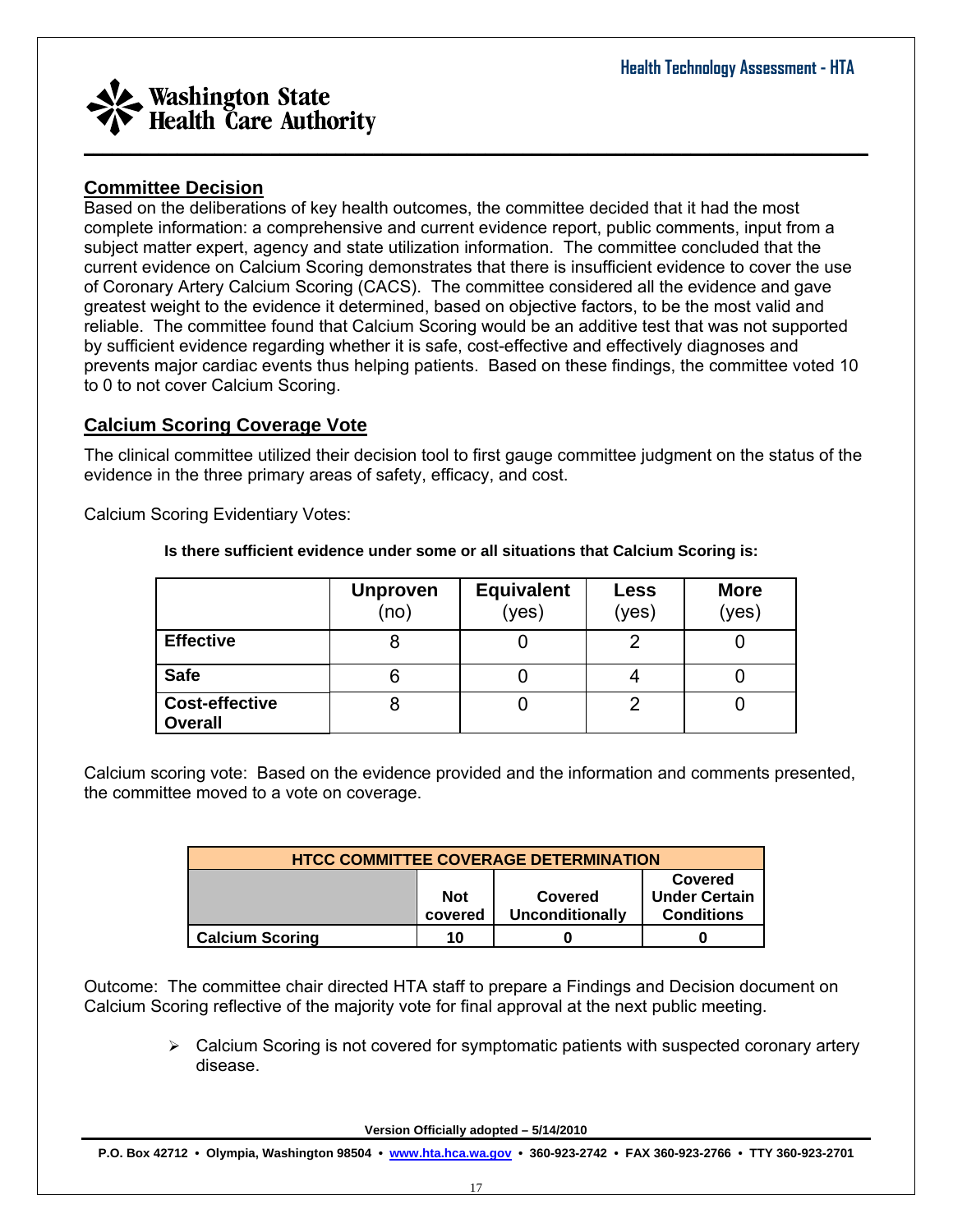#### **Agenda Item: Hip Resurfacing (HR) Topic Review**

Leah Hole-Curry, HTA Program Director, introduced the technology topic up for discussion:

 $\checkmark$  Hip Resurfacing: review of the evidence of the safety, efficacy and cost-effectiveness of Hip Resurfacing.

 $\_$  , and the set of the set of the set of the set of the set of the set of the set of the set of the set of the set of the set of the set of the set of the set of the set of the set of the set of the set of the set of th

#### **Hip Resurfacing –**

- $\checkmark$  Conservative management, primarily pain reduction.
- $\checkmark$  Hip Surgery debate in American Academy of Orthopaedic Surgeons (AAOS): Total Hip Replacement or Total Hip Arthroscopy (THA) is a proven, effective technique that results in excellent pain relief and function in most patients for many years. Hip resurfacing has had its ups and downs—with implants that were introduced in the early 1990s, then withdrawn from the market, and reintroduced a decade later.
- $\checkmark$  Prioritization Criteria Review priority concern context for HR: Questions remain about the unknown longevity and durability of the procedure; the reported high failure rates; the appropriate patient selection criteria (e.g. age, gender, tried and failed therapies); impact on long term health outcome; higher surgical risks and complications from multiple surgeries and the health system impacts of a surgery designed to delay but not eliminate need for later surgery.
	- o Safety concern: Medium Requirement for re-operation near-term and/or longer-term.
	- o Efficacy concern: High Compared to THA and compared to conservative management.
	- $\circ$  Cost Concern: Medium / High Demographics suggest high and rising potential demand; considered a delay tactic against anticipated future THA.
- $\checkmark$  Medicare Coverage and Clinical Guidelines:
	- o There is no National Medicare policy on HR.
		- Potential NCD review list in 2008 HR may be an alternative to THA replacement that might offer an interim option to patients. Although many patients can expect to outlive the treatment's effectiveness, HR may have the advantage of preserving enough healthy bone to allow for a future total hip implant. Is the evidence adequate to demonstrate health benefits in the patients who receive the procedure?
	- o Clinical Guidelines no clinical guidelines were identified by the evidence center.
		- Search of National Guideline Clearinghouse; additional hand search of AAOS.
		- National Institute for Health and Clinical Excellence (UK) (NICE) (2005) recommended HR for those less than 55 and otherwise needing conventional primary total hip replacement, though acknowledged no RCT comparison and no long term observational data on outcomes.

#### **Agenda Item: Public Comments**

The Chair called for public comments.

**Version Officially adopted – 5/14/2010**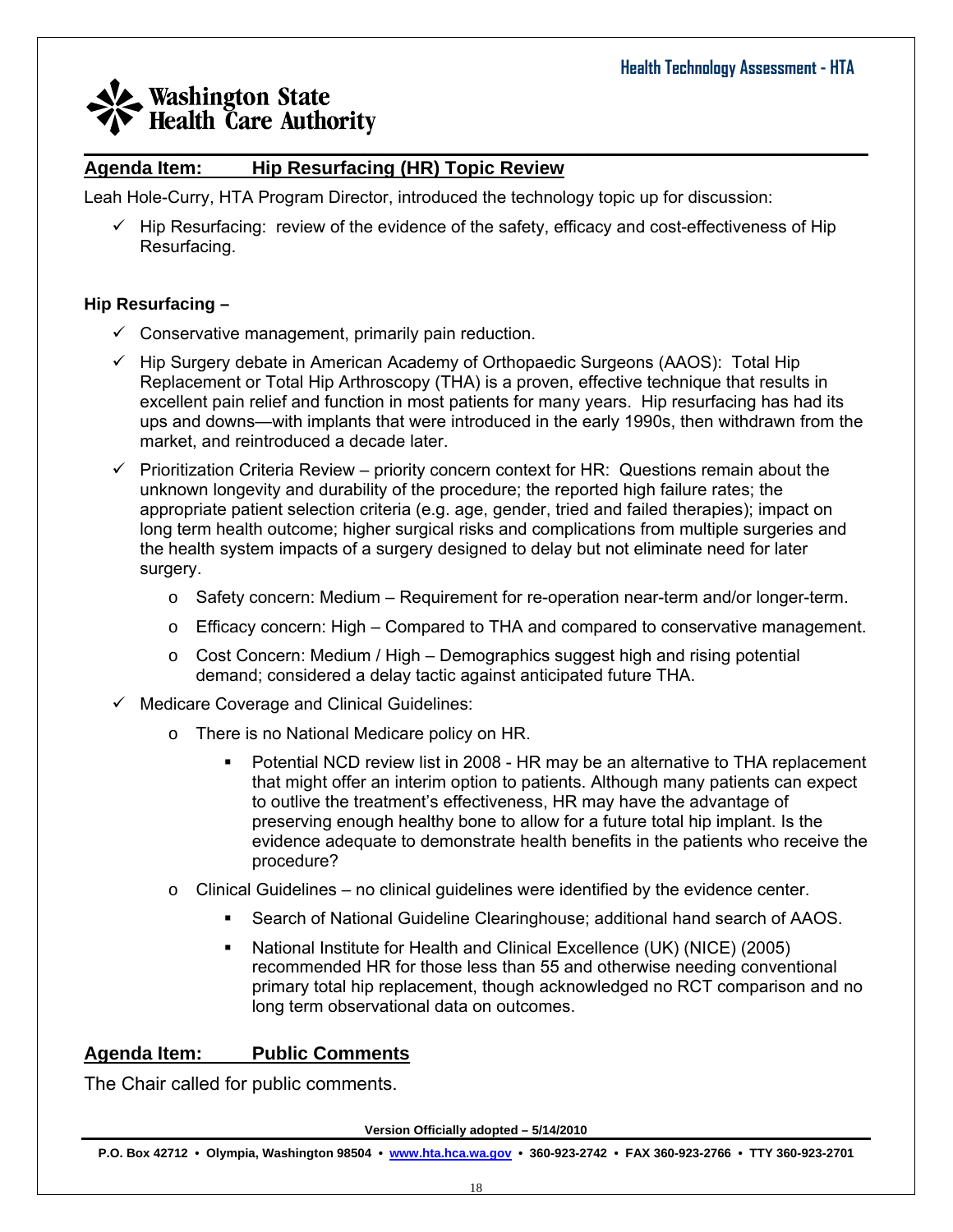- $\_$  , and the set of the set of the set of the set of the set of the set of the set of the set of the set of the set of the set of the set of the set of the set of the set of the set of the set of the set of the set of th 9 Scheduled Public Comments: Two stakeholders requested scheduled time for public comments.
	- Mike McClure, Smith & Nephew, discussed the cost implications, cost to patients (long term) and a McKenzie article on cost effectiveness.
	- **Bert Thomas, Smith & Nephew, discussed how metal-on-metal Hip Resurfacing does** indeed work and is the superior bearing. Furthermore, he noted no metal ions and toxicity have been reported.
	- $\checkmark$  Open Public Comments: Four individuals signed up or responded to a call for public comments at the meeting.
		- Rhonda Fellows, Wright Medical Technology, discussed how their Conserve Plus technology is the  $3<sup>rd</sup>$  metal-on-metal FDA approved device; used within the HTA gold standard; and assists healthcare physician makers.
		- Steve Birnbaum, Wright Medical Technology, noted that revision rates were not going to be different.
		- Larry Pedegana, physician, discussed how he has seen patients who have undergone the procedure and the "choice" of which method should be left to the physician and patient. Furthermore, he indicated that revision rates are comparable between a total hip replacement and hip resurfacing.
		- David Brzusek, Hip Resurfacing patient, noted why he appreciated the hip resurfacing technology over a total hip replacement.

#### **Agenda Item: Hip Resurfacing Topic – Agency Data**

Dr. Steve Hammond, Department of Corrections, Medical Director, presented to the committee the agency utilization and outcomes for Hip Resurfacing.

- $\checkmark$  Unlike total hip replacement (THA), hip resurfacing does not involve the removal of the femoral head and neck or removal of bone from the femur.
- $\checkmark$  Rather, the head, neck and femur bone is preserved in an effort to facilitate future surgery should it be necessary.
- $\checkmark$  Hip resurfacing is anatomically and biomechanically more similar to the natural hip joint.
- $\checkmark$  Purported benefits include: increased stability, flexibility and range of motion; risk of dislocation; lower and higher activity level possible with less risk than THA; and younger patients needing full joint replacement that are expected to out-live the full replacement may benefit from symptom relief and more bone preservation to tolerate a subsequent replacement surgery later.
- $\checkmark$  Questions remain about: unknown longevity and durability of the procedure; reported higher failure rates; appropriate patient selection criteria (e.g., age, gender, tried and failed therapies); impact on long term health outcome; and health system impacts of a surgery designed to delay but not eliminate need for later surgery.
- $\checkmark$  Current Agency Policies:
	- o No Specific coverage policy established by UMP, L&I, or Medicaid.
	- o Newer procedure code is being used and paid.

**Version Officially adopted – 5/14/2010**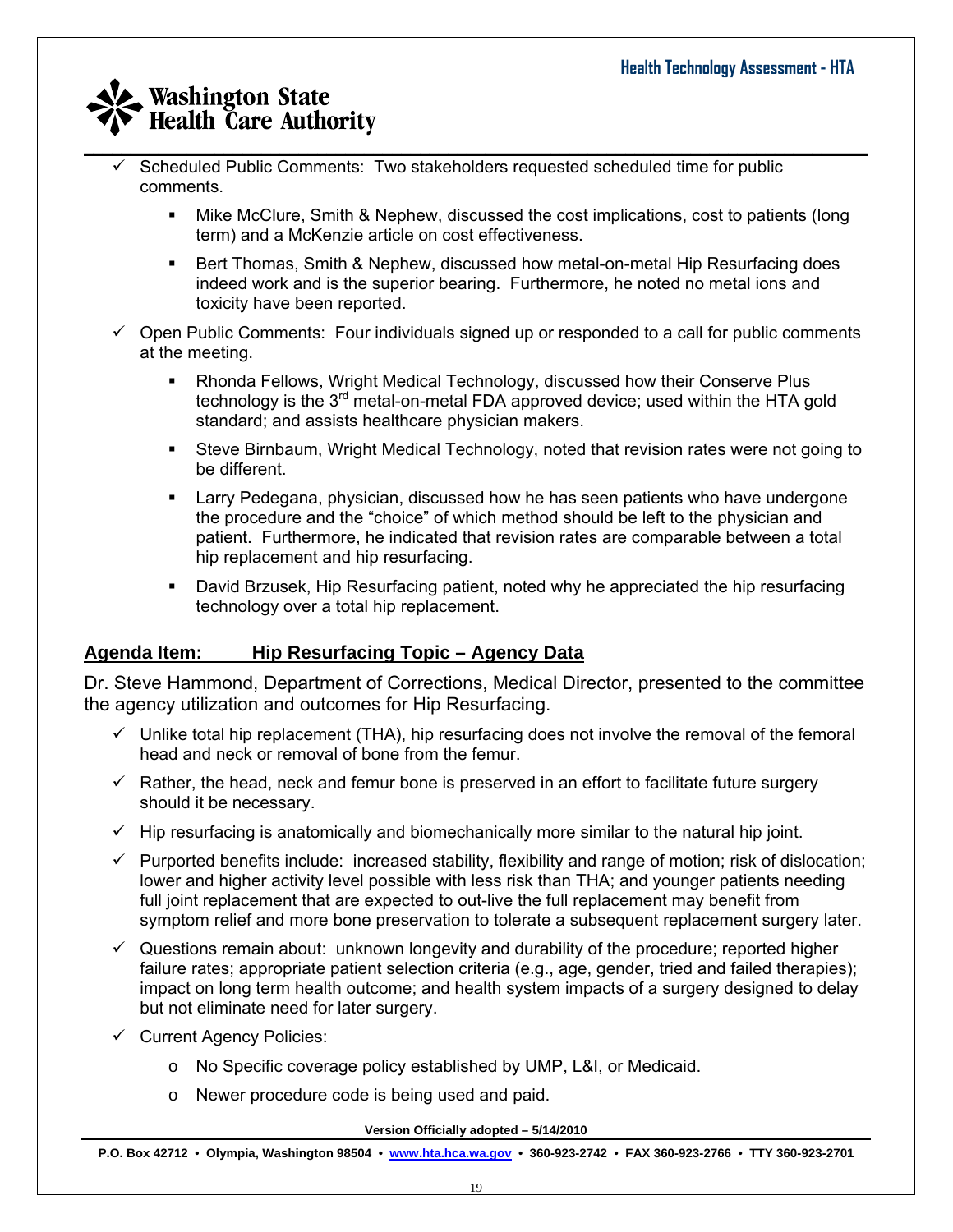

#### **Utilization Trends in UMP, L&I and Medicaid**

| <b>ICD-9 Procedure Codes</b>      | 2005 | 2006 | 2007           | 2008           | <b>Total</b>   |
|-----------------------------------|------|------|----------------|----------------|----------------|
| 00.85 (total hip resurfacing)     | 0    | 3    | 20             | 22             | 45             |
| 00.86 (resurfacing, femoral head) | 0    |      | $\overline{2}$ | $\overline{2}$ | 5              |
| 00.87 (resurfacing, acetabulum)   | 0    | 0    | 0              | 0              | $\overline{0}$ |
| 81.51 (total hip replacement)     | 432  | 471  | 487            | 614            | 2004           |
| 81.52 (partial hip replacement)   | 108  | 100  | 82             | 102            | 392            |
| Total                             | 540  | 575  | 591            | 740            | 2446           |

#### **Cost Trends in UMP, L&I and Medicaid**

| IICD-9 Codes | 2005        | 2006        | 2007        | 2008        | Total                     |
|--------------|-------------|-------------|-------------|-------------|---------------------------|
| 00.85        | \$0         | \$69,406    | \$404,120   | \$454,032   | \$927,558                 |
| 00.86        | β0          | \$19,991    | \$36,344    | \$60,457    | \$116,792                 |
| 00.87        | β0          | β0          | \$0         | β0          | \$0                       |
| 81.51        | \$5,639,160 | \$6,378,458 | \$6,389,632 | \$9,036,877 | \$27,444,126              |
| 81.52        | \$1,264,504 | \$940,592   | \$957,011   | \$1,246,261 | \$4,408,368               |
| <b>Total</b> | \$6,903,663 | \$7,408,447 | \$7,787,107 |             | \$10,797,626 \$32,896,844 |

\* includes facility, professional and other payments

#### **Procedure Cost Trends in UMP, L&I and Medicaid**

| ICD-9 Procedure Codes             | 2005     | 2006     | 2007     | 2008     |
|-----------------------------------|----------|----------|----------|----------|
| 00.85 (total hip resurfacing)     |          | \$23,135 | \$22.451 | \$20,638 |
| 00.86 (resurfacing, femoral head) |          | \$19,991 | \$18,172 | \$30,229 |
| 00.87 (resurfacing, acetabulum)   |          |          |          |          |
| 81.51 (total hip replacement)     | \$17,902 | \$18,650 | \$18,361 | \$20,037 |
| 81.52 (partial hip replacement)   | \$20,071 | \$17,102 | \$21,750 | \$21,487 |
|                                   |          |          |          |          |

\* includes facility, professional and other payments. Amount paid divided by procedure count.

#### **Utilization Trends in UMP, L&I and Medicaid**

**Version Officially adopted – 5/14/2010**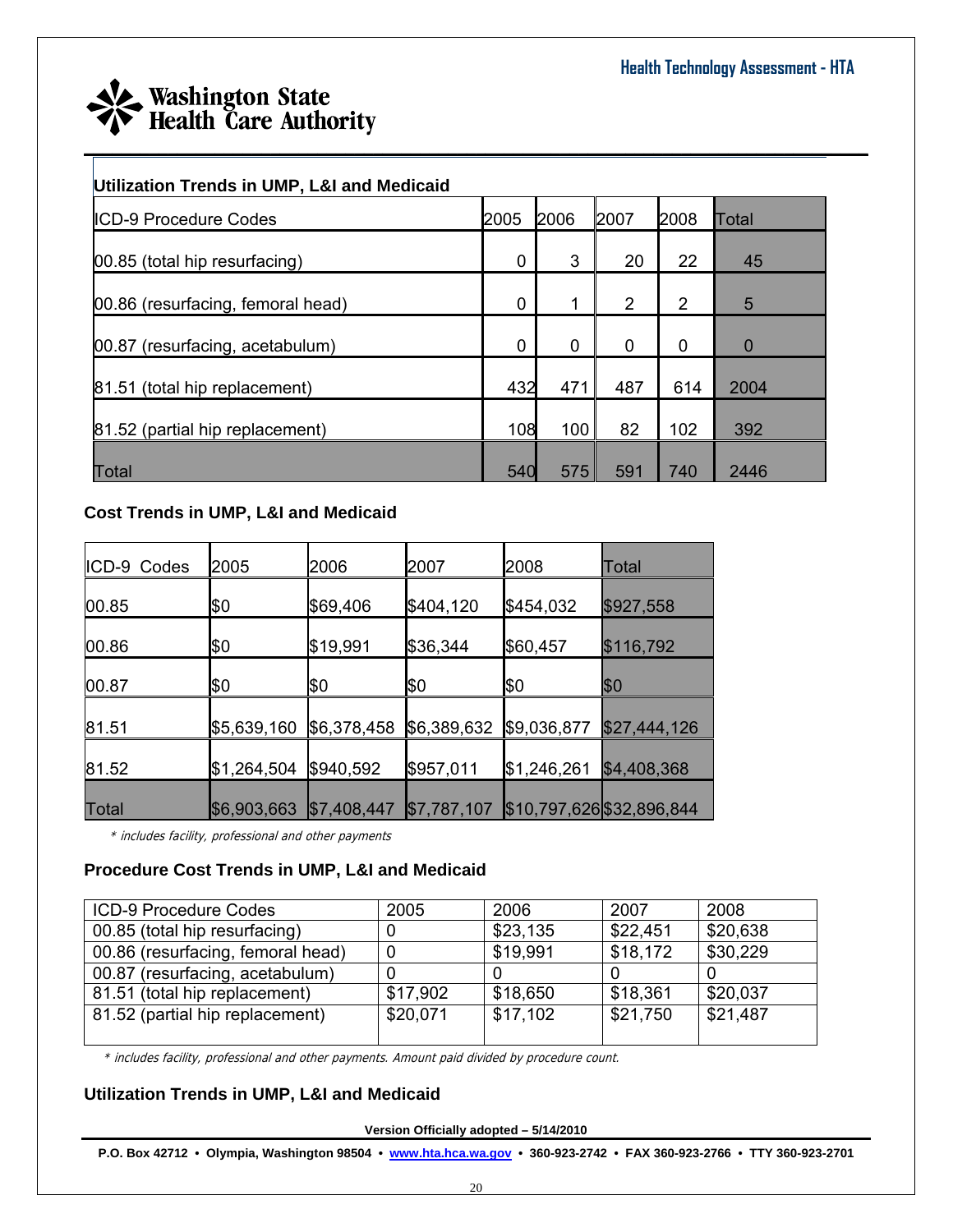![](_page_20_Picture_1.jpeg)

| Age and Sex by Procedure for UMP, L&I and Medicaid |        |       |       |       |       |       |  |
|----------------------------------------------------|--------|-------|-------|-------|-------|-------|--|
| Age                                                | Gender | 00.85 | 00.86 | 81.51 | 81.52 | Total |  |
| $0 - 19$                                           | F      | O     | 0     |       | 3     | 4     |  |
|                                                    | M      | 0     |       | 0     | Ю     | 10    |  |
| 20-44                                              | F      | 3     | 0     | 66    | 9     | 78    |  |
|                                                    | M      | 6     |       | 116   | 11    | 134   |  |
| 45-64                                              | F      | 7     | 2     | 579   | 74    | 662   |  |
|                                                    | M      | 27    | 2     | 588   | 53    | 670   |  |
| 65-74                                              | F      | 1     | 0     | 243   | 37    | 281   |  |
|                                                    | M      |       | 0     | 193   | 10    | 204   |  |
| 75-84                                              | F      | 0     | 0     | 115   | 64    | 179   |  |
|                                                    | M      | 0     | 0     | 67    | 31    | 98    |  |
| $85+$                                              | F      | 0     | 0     | 26    | 76    | 102   |  |
|                                                    | M      | Ю     | 0     | 8     | 24    | 32    |  |
| Total                                              |        | 45    | 5     | 2002  | 392   | 2444  |  |

- $\checkmark$  Agency Conclusions:
	- $\triangleright$  Agencies only reimburse for FDA approved devices.
	- $\triangleright$  Should include FDA indications and contraindications.
	- $\triangleright$  Consider criteria based on population studied: patients with arthritis; failed conservative management and candidate for total hip replacement; and age less than 55.
	- $\triangleright$  Monitor utilization and cost trends.

#### **Agenda Item: Evidence Review Presentation**

Spectrum Research presented an overview of their evidence report on Hip Resurfacing.

- $\checkmark$  Background: Total Hip Arthroplasty (THA) was originally designed for older, relatively inactive patients. Historically, 60 to 80 years of age. The need for hip prostheses in younger patients is increasing. By 2011, more than half of all THA's are estimated to be < 65 years.
- $\checkmark$  History of Hip Resurfacing (HR): Initial design (1970-80s) abandoned due to high failure rates caused by metal-on-polyethylene design. New design (1990s) includes high-carbide cobalt chrome metal-on-metal bearings and hybrid fixation (cemented femoral component, uncemented acetabular component).
- $\checkmark$  Design of HR versus THA:
	- o THA femoral head removed and replaced with a metal prosthetic ball.

**Version Officially adopted – 5/14/2010**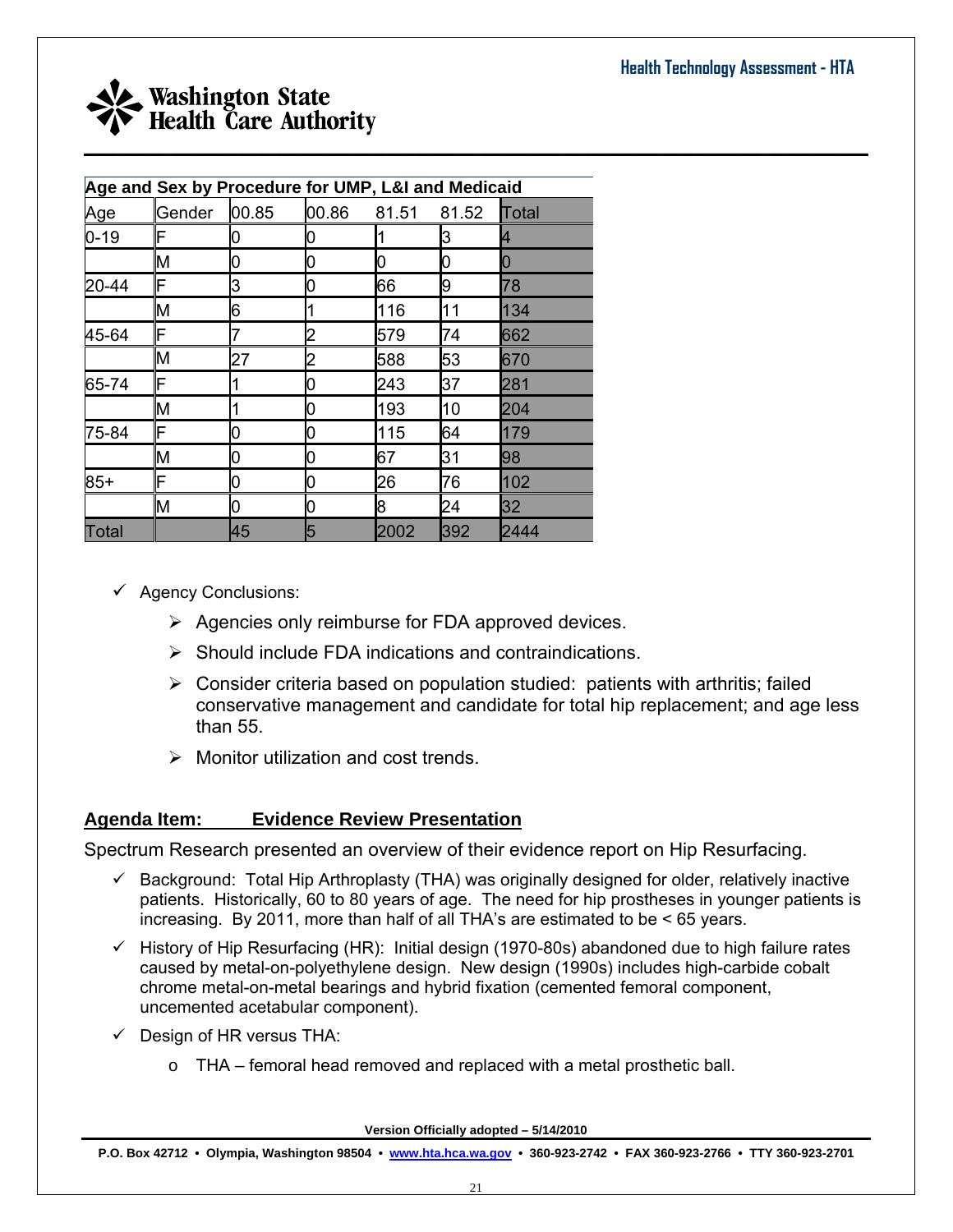- $\_$  , and the set of the set of the set of the set of the set of the set of the set of the set of the set of the set of the set of the set of the set of the set of the set of the set of the set of the set of the set of th  $\circ$  HR – surface of the femoral head is removed and replaced with a metal cap inserted into the femoral shaft.
	- o Both HR and THA replace the acetabulum with a metal cup.
	- $\checkmark$  Theoretical advantages of HR versus THA -- reduction in stress-shielding as more normal femoral loads are maintained; improved function due to preservation of femoral head; lower morbidity at time of revision surgery than that which occurs in THA patients; lower risk of dislocation; better replication of normal anatomy; and greater range of motion.
	- $\checkmark$  Indication for HR (FDA) -- Adults who may not be suitable for THA due to increased risk of ipsilateral hip joint revision as a result of their younger age and/or increased activity level, and who have pain due to: Non-inflammatory degenerative arthritis (e.g., osteoarthritis, traumatic arthritis, avascular necrosis with < 50% involvement of the femoral head, or developmental hip dysplasia), or inflammatory arthritis (e.g., rheumatoid arthritis).
	- $\checkmark$  Contraindications for HR (FDA) Infection or sepsis; skeletal immaturity; conditions that could compromise implant stability or postoperative recovery (i.e., vascular insufficiency, muscular atrophy, neuromuscular disease); inadequate bone stock to support the device, including: severe osteopenia or osteoporosis, severe avascular necrosis (> 50% of the femoral head), and multiple femoral neck cysts (< 1 cm in diameter); females of child-bearing age; BMI > 35; known or suspected metal sensitivity; moderate or severe renal insufficiency; and immunosuppression (i.e., AIDS, those receiving high doses of corticosteroids).
	- $\checkmark$  Inclusion Criteria ~ Study Design:
		- $\circ$  Key Question 1 RCTs and comparative studies with concurrent controls.
		- $\circ$  Key Questions 2 & 3 RCTs and comparative studies with concurrent controls, registry studies, case-series with > 5 years follow-up.
		- $\circ$  Key Question 4 economic analyses and cost data from other HTAs or other published articles.
	- $\checkmark$  Inclusion Criteria ~ Study parameters for key questions 1 3:
		- o Population: primary HR for arthritis, developmental dysplasia, or osteonecrosis.
		- o Intervention: modern commercially available hybrid HR device. FDA-approved and unapproved devices with at least one year of follow-u data available in peer-reviewed journals were included.
		- o Comparator: primary THA.
	- $\checkmark$  Generalizability: RCTs
		- $\circ$  Patients: Average age 49 52 years, 60 89% males. Most patients had only one hip treated, but some had both (as reported by two studies).
		- $\circ$  Surgical indication (reported by two studies): osteoarthritis (76 77%); developmental dysplasia (6-8%); osteonecrosis (2-6%) and other.
	- $\checkmark$  Cohort Studies 1 prospective cohort study; 8 retrospective cohort studies; N (range) = 42 603 patients; LoE III (all); and
		- $\circ$  Follow-up: Short term (> 5 years) = 8 studies; mid-term (5 10 years) = 1 study (5.9 years); and long-term  $(10+)$  years) = none.

**Version Officially adopted – 5/14/2010**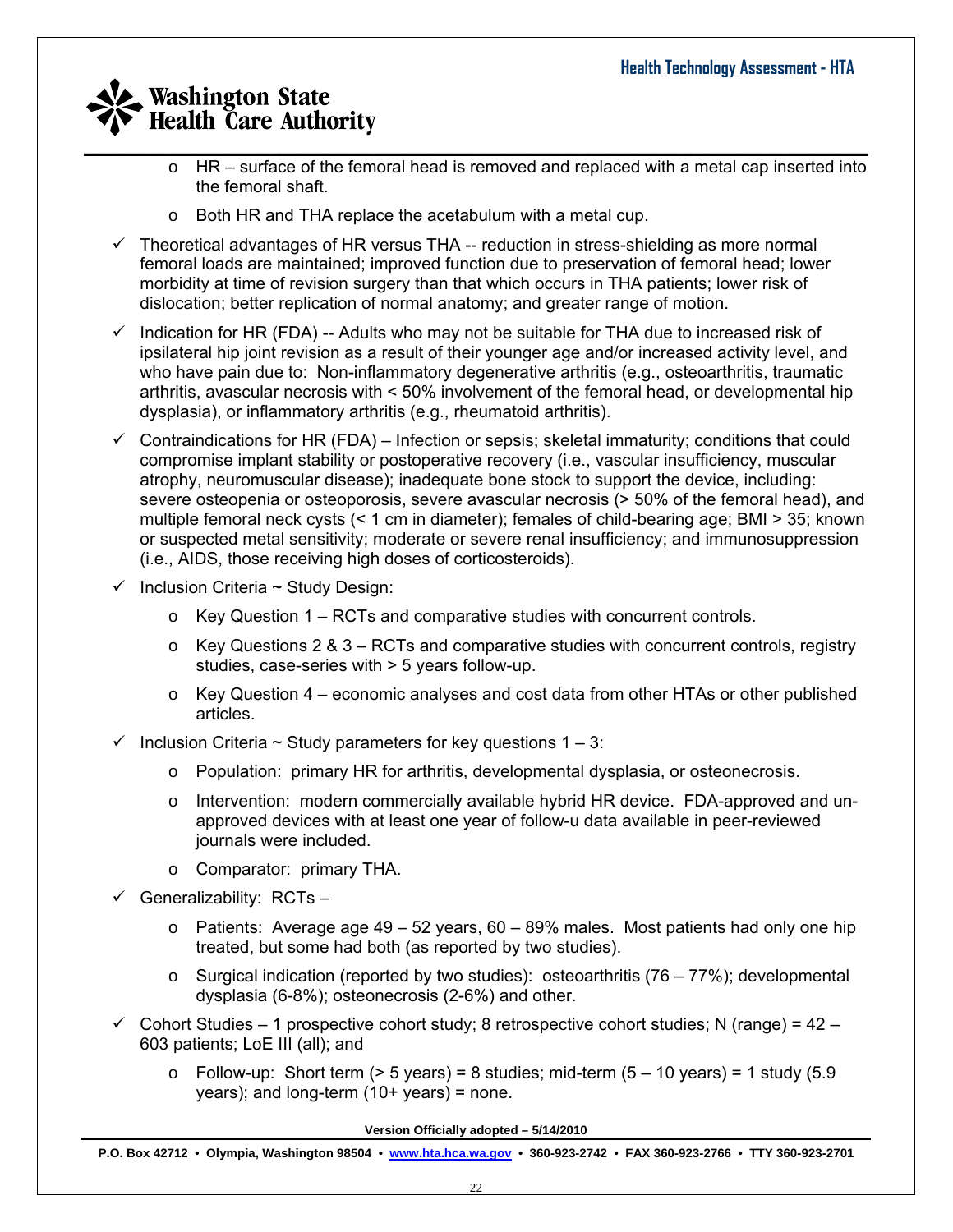- 9 Registry Studies Comparing HR with THA: 3 international registry studies
	- $\circ$  Australian Joint Replacement Registry (2008) data from about 292 hospitals; THA: 125,004; HR: 10,623; primary outcome = time to revision.
	- $\circ$  National Joint Registry for England and Wales (2008) data from National Health Service and private providers; THA = 152,337; HR = 14,235; primary outcome = time to revision.
	- $\circ$  Swedish Hip Arthroplasty Register (2007) data from 79 public and private hospitals; THA = 283,089; HR = 1041; primary outcome = survival, complications.
- $\checkmark$  Results:
	- o Short Term Efficacy: from 3 RCTs, HR is similar to THA with respect to functional, QoL and activity outcomes. Strength of evidence = moderate.
	- $\circ$  Short Term Effectiveness: from 9 cohort studies, HR is similar to THA with respect to functional and QoL outcomes; activity scores slightly higher in HR patients. Strength of evidence = Low.
	- o Mid Term Efficacy / Effectiveness: No evidence for Efficacy. 1 cohort study for effectiveness, HR patients have higher QoL scores after 6 years follow-up and similar functional scores. Strength of evidence = Very Low.
	- $\circ$  Short Term Safety: short term revision rates are slightly higher in patients treated with HR compared with THA in the majority of studies. Strength of evidence = moderate.
	- $\circ$  Mid Term Safety: from 1 registry study, cumulative revision rates are higher after 7 years among those with HR vs. THA. Strength of evidence = Low.
	- $\circ$  Complications complication rates are low following HR in the short and mid-term. Strength of evidence = Low.
- $\checkmark$  Metal ion safety concerns  $\sim$  Strength of Evidence = Very Low: Elevated Co and Cr serum levels are likely to occur following metal-on-metal HR and THA; concerns over safety of and risks associated with prolonged exposure to metal ions; no association has been found with current lengths of follow-up between metal-on-metal prostheses and cancer or metabolic disorders; and metal ions are known to cross the placenta, thus metal-on-metal prostheses are not indicated for females of child-bearing age.
- $\checkmark$  Differential Effectiveness:
	- $\circ$  HR in dysplasia vs. other arthritic conditions: from 1 registry study and one small prognostic study, short-term revision rates are higher following HR for patients with dysplasia vs. other arthritic conditions. Registry study: 12% vs. 3% (5-year cumulative rate). Prognostic study: 5.2% vs. 0%. Strength of evidence = Low.
	- o HR in osteonecrosis (AVN) vs. other arthritic conditions: from 1 registry study and 1 small prognostic study, short-term revision rates are higher following HR for patients with osteonecrosis vs. other arthritic conditions (6% vs. 3%). Strength of evidence = Low.
	- $\circ$  HR in females vs. males: from 3 registry studies, short-term revision rates are higher for females than males (hazard ratio range: 1.57 – 2.5). Difference in rates between sexes was not significant when controlling for femoral component size; smaller femoral heads are correlated with higher failure rates. Strength of evidence = Moderate.

**Version Officially adopted – 5/14/2010**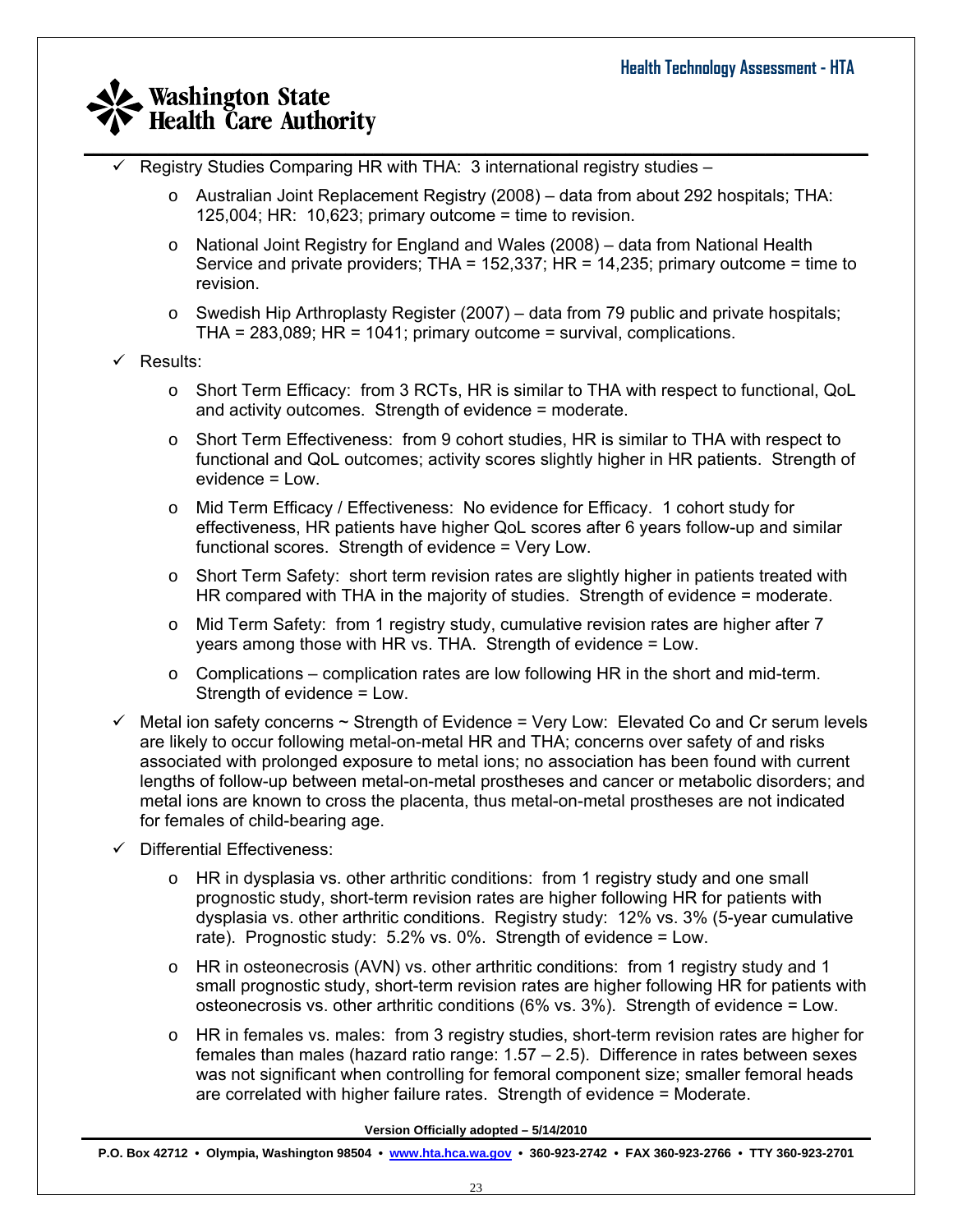- $\_$  , and the set of the set of the set of the set of the set of the set of the set of the set of the set of the set of the set of the set of the set of the set of the set of the set of the set of the set of the set of th  $\circ$  Obesity: from two low quality studies, 1 reported lower revision risk and 1 reported higher revision risk with increasing obesity. Strength of evidence = Very Low.
	- $\checkmark$  Economic Conclusions: From two published studies and one HTA limited evidence is available on the cost-effectiveness of HR versus THA or waiting followed by THA in patients under the age of 65. More accurate revision rates following HR are needed to fully understand whether HR is cost-effective. Strength of evidence = Very Low.
	- $\checkmark$  HTA Report Interpretation: What We Know
		- o The short-term (< 5 years) efficacy/effectiveness of HR is similar to THA *although there is low evidence that HR may lead to improved activity scores (moderate/low evidence);*
		- $\circ$  Short- and mid-term revision rates are higher following HR compared to THA (moderate and low evidence);
		- $\circ$  Short- and mid-term complication rates (other than revision) are relatively low following HR (low evidence);
		- $\circ$  Patients with dysplasia or osteonecrosis have a higher revision rate than those with other arthritic conditions following HR (low evidence); and
		- o Females may have a higher revision rate following HR than males (moderate evidence).
	- $\checkmark$  HTA Report Interpretation: What we Don't Know
		- o The mid- or long-term efficacy/effectiveness of HR (very low to no evidence);
		- o Long-term revision rates following HR compared to THA (no evidence);
		- $\circ$  Whether obese patients have a higher risk of revision than patients with a BMI  $\leq$  30 following HR (very low evidence); and
		- o The economic implications of HR; updated revision rates are needed for better prediction models (very low evidence).

**Version Officially adopted – 5/14/2010**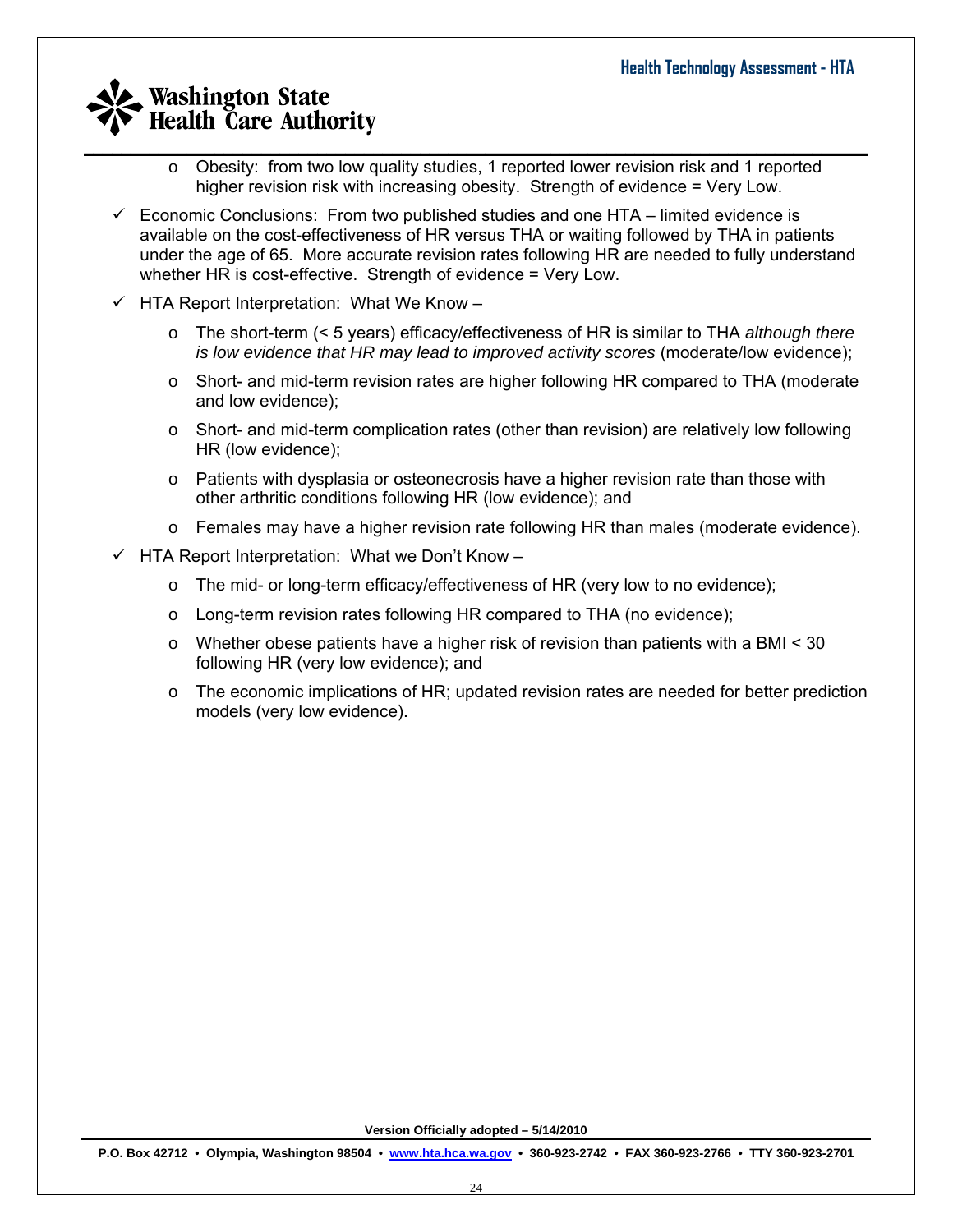#### $\_$  , and the set of the set of the set of the set of the set of the set of the set of the set of the set of the set of the set of the set of the set of the set of the set of the set of the set of the set of the set of th **Agenda Item: HTCC Hip Resurfacing Discussion and Findings**

Brian Budenholzer, Committee Chair, led a discussion of the evidence related to the safety, efficacy, and cost effectiveness of Hip Resurfacing beginning with identification of key factors and health outcomes, and then a discussion of what evidence existed on those factors.

#### **1. Evidence availability and technology features**

- 1.1 The evidence based technology assessment report found 144 potentially relevant study citations, with 28 studies included after full review for relevance and redundancy (published in 2006 to 2009 timeframe). Four randomized controlled trials (Level of Evidence (LOE) II) and nine cohort studies (Level of Evidence III) comparing efficacy between THA and HR were found, with 11 additional lower quality studies (LOE II, III, and IV) around safety included.
	- Efficacy/Effectiveness: 3 LOE II RCTs conducted using a non-FDA approved device, totaling approximately 350 patients, with a mean age of 50 yrs and majority male (60% to 85%), where reported osteoarthritis was the primary indication (~75%); small sample size; differences in baseline; methods limitation (independent assessment, blinding, intention to treat) and funding sources contributed to the LOE II grading. One prospective and 10 retrospective cohort studies were also included with a LOE III grading, with sample sizes ranging from 42 to 603 (1598 total patients), with similar mean ages and gender demographics to RCT, most using FDA approved devices, with osteoarthritis a predominant diagnosis.
	- Safety: Additional registry data from Australia, Wales and Sweden are included with information primarily on time to first revision, but also including short term complications and 10 year (device) survival rates.
		- Cost: Two previous HTAs and two articles were included for economic implications.
- 1.2 The evidence based technology assessment report found no clinical guidelines listed in the National Guideline Clearinghouse for hip resurfacing procedures, and Medicare does not have a national coverage decision. An additional hand search of the American Academy of Orthopaedic Surgeon website did not identify any guidelines. NICE (UK) has a guidance that concluded that recommends Metal on Metal (MOM) HR as one option for people with advanced hip disease who would otherwise outlive a Total Hip Arthroplasty (THA), although there is an acknowledge of a lack of quality RCT data and long term outcome data.
- 2.3 The evidence based technology assessment report indicates that severe degenerative hip diseases, most prevalent in older patients, age 60 to 80, have been effectively treated with surgical joint replacement, or THA. Joint replacement has been increasingly used in younger (under 65) patients. A concern with younger patients receiving THA is that they may outlive the artificial joint, especially as younger patients tend to be more active. The evidence based technology assessment report indicates that Hip Resurfacing (HR) is proposed as a bone conserving alternative to the conventional THA after optimal medical therapy fails. Unlike THA, hip resurfacing does not involve the removal of the femoral head and neck or removal of bone from the femur. Rather, the head, neck and femur bone is preserved in an effort to facilitate future surgery should it be necessary and to enable the patient to take advantage of newer technology or treatment in the future. Hip Resurfacing is anatomically and biomechanically more similar to the natural hip joint.
	- **Version Officially adopted 5/14/2010**  a) Proposed benefits of hip resurfacing include: increased stability, flexibility and range of motion. Younger patients needing full joint replacement that are expected to outlive the full replacement may benefit from symptom relief and increased bone preservation to tolerate a subsequent replacement surgery later. With hip resurfacing, the risk of dislocation is lower and the possible activity level is higher with less risk than THA. Questions remain about the unknown longevity and durability of the procedure; the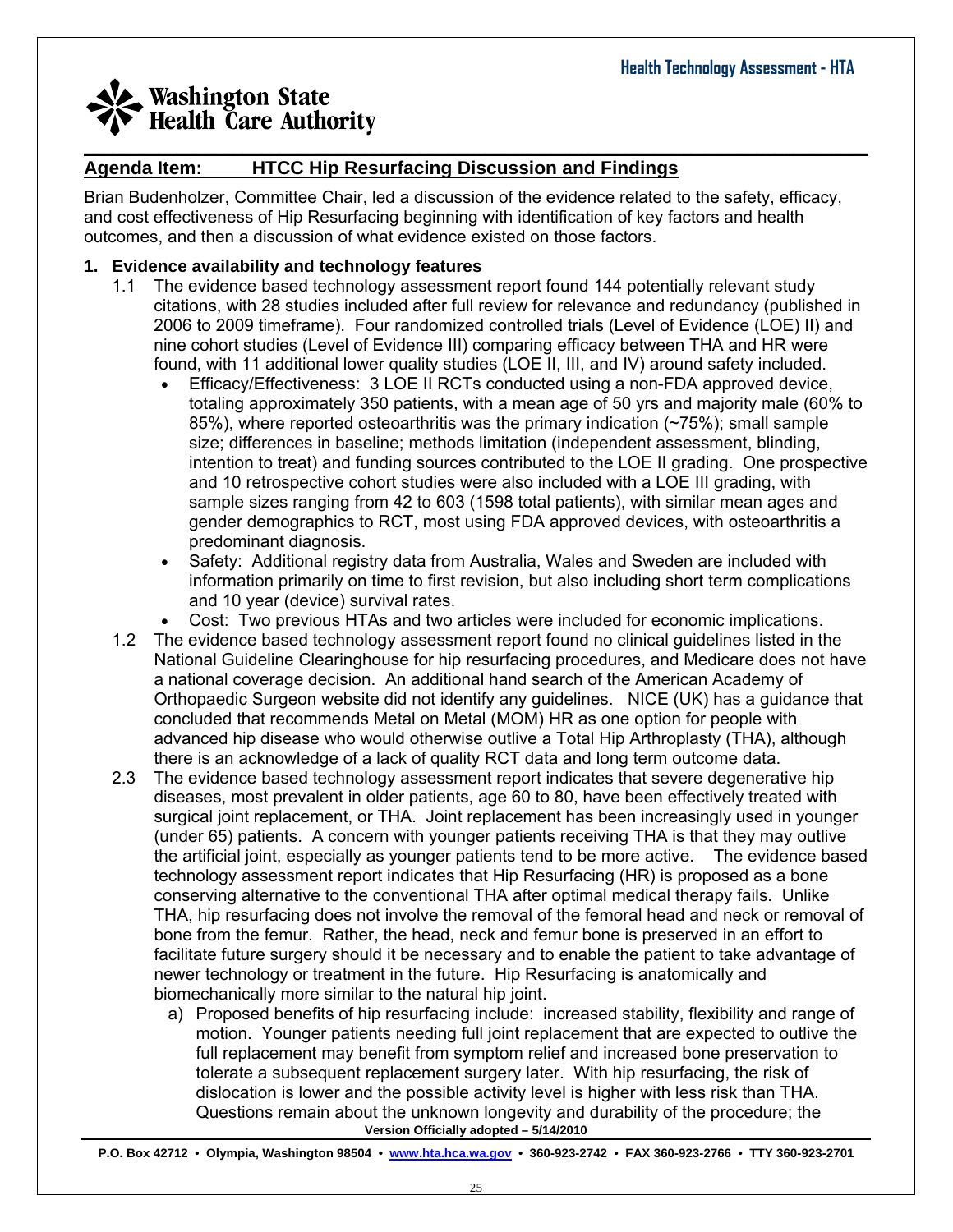magnitude of the reported failure rates; the appropriate patient selection criteria (e.g ., age, gender, tried and failed therapies); impact on long term health outcomes; addition al surgical risks and complications from multiple surgeries, and the health system impacts of a surgery designed to delay but not eliminate the need for later surgery.

#### **. Evidence about the technology's safety 2**

The committee discussed multiple key factors and health outcomes that were important for consideration in their overall decision on whether the technology is safe. Summary of committee considerations follows.

- 2.1 The evidence based technology assessment report indicates short-term (< 5 years) safety data were reported by three national registry studies, two RCTs, and eight cohort studies (one prospective and seven retrospective), while mid-term (5 – 10 years) safety data was reported by one retrospective cohort study, six case-series. No long-term safety data were available.
- 2.2 The primary safety outcome is the revision rate for HR as compared with THA, and overall the evidence based technology assessment report indicates that there is moderate evidence that short term (under 5 years) revision rates are higher for HR; and low evidence that mid- term (5 to 10 years) revision rates are higher for HR (from one registry).
	- Revision (short-term): Data from three national registry studies suggest that revision studies reported short term revision rates for HR of 0%-7.8% and for THA of 0% to 4.3%. rates are statistically higher in those receiving HR (3.1%; 5.43%, 2.8%) compared with THA range of (2.5%; 2.04%; and .7%) after three years of follow-up. Comparative
	- follow-up data for 10,623 HRs. A comparison of time to revision revealed a significantly • Revision (mid-term): The Australian National Joint Replacement Registry has 7-year higher revision rate for HR compared with conventional THA with cumulative rate for HR of 4.6% and for THA of 3.4%
	- One small retrospective cohort study with 5.9-year follow-up reported similar revision rates in hips treated with THA (7.8% planned) compared to those who underwent hip resurfacing (7.1%). Revision rates for resurfaced hips ranged from 0% to 7.7% as reported by six case-series.
- 2.3 The evidence based technology assessment reported risks of other complications in the shortcomponent loosening; acetabular compononent migration; and/or heterotopic ossification. term for l HR are generally low, except for heterotopic ossification. Revision risks include: femoral neck fractures; avascular necrosis; femoral component loosening; acetabular
- 2.4 The evidence based technology assessment reported on a Metal ion safety concern: patients with metal-on-metal HR or THA are likely to experience elevated metal serum levels (Co and Cr). Concerns have been raised regarding the safety of and risks associated with prolonged exposure to metal ions, and whether such exposure may increase the risk of cancers or metabolic disorders.
- 2.5 The evidence based technology assessment reported a number of studies that identified that the rate of major complications (including femoral neck fracture and revisions) decrease as surgeons gain experience performing HR. The studies suggested that experience is associated with improved surgical technique and patient selection.

#### **. Evidence about the technology's efficacy and effectiveness 3**

The committee discussed multiple key factors and health outcomes that were important for consideration in their overall decision on whether the technology is effective. Summary of committee considerations follows.

**Version Officially adopted – 5/14/2010**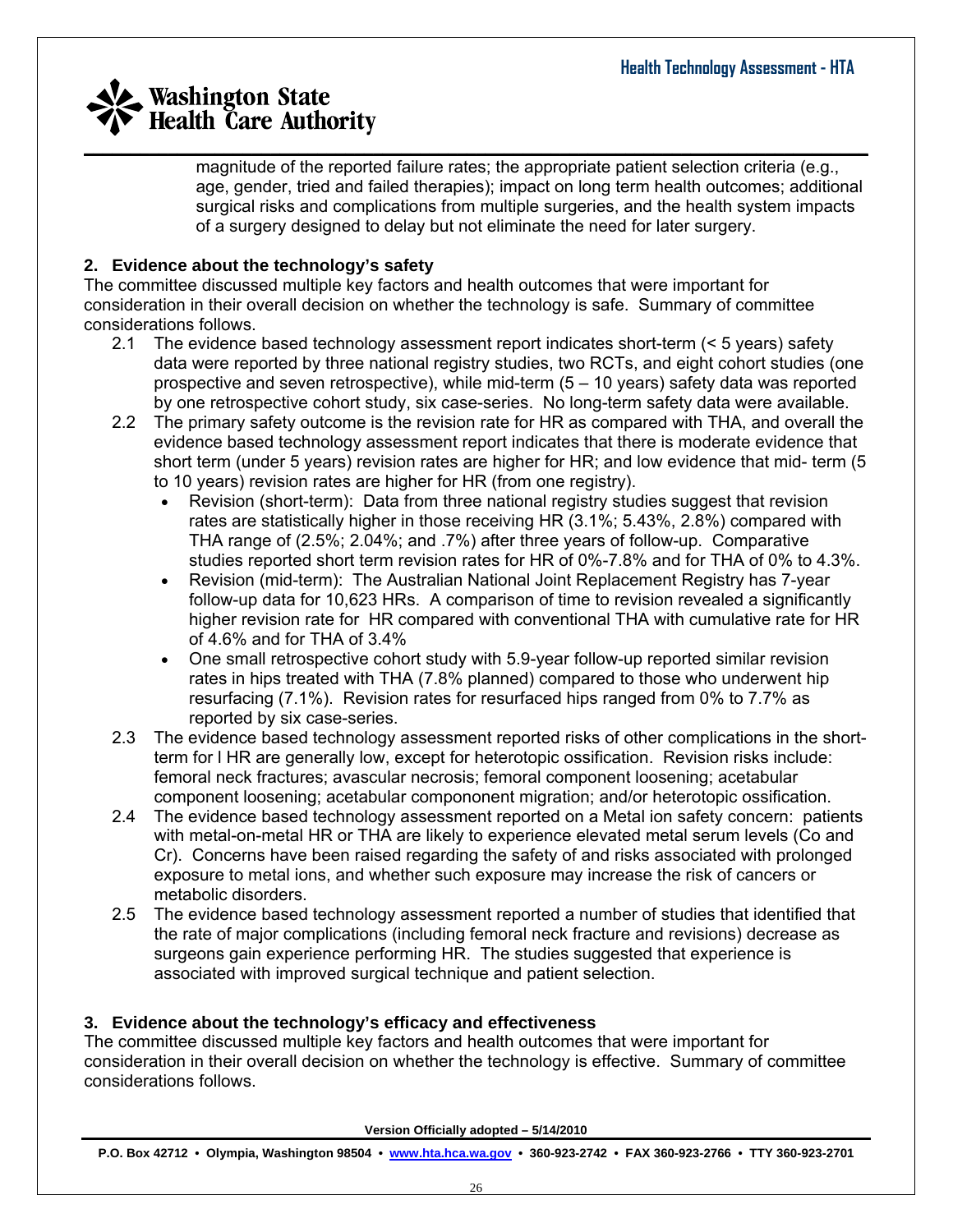- 3.1 Efficacy: The evidence based technology assessment report indicates there is moderate evidence from three small randomized controlled trials that HR is similar to THA with respect to short-term (1 year) functional, quality of life and activity outcomes. There is no data available to assess efficacy beyond one-year follow-up and these studies used a non-FDA approved HR device.
- 3.2 The evidence based technology assessment report indicates that there were eight cohort studies (one prospective and seven retrospective) that provided short-term (< 5 years) and one retrospective cohort study that reported mid-term (5.9 years) data regarding the effectiveness of HR compared with THA and was rated at an overall strength of evidence of low (short term) and very low(mid term).
	- No significant difference was reported on patient reported outcomes, activity scores; clinician based outcomes and pain (e.g. as identified in Harris hip scores; Oxford scores or pain scores) in the short-term data.
	- Activity scores for post-operative time period were reported in three cohort studies as significantly higher for HR patients (3-6 vs. 6-8); and two studies reported short term patient activity as higher in the HR patients (5-7 vs. 10-11).
- 3.3 There is very low evidence from one cohort study to suggest that at an average of 5.9 years follow-up, patients treated with HR may have better quality of life and activity outcomes scores, but similar functional scores, compared with those treated with THA.

#### **4. Special Populations**

- 4.1 The evidence based technology reported low evidence to suggest that short-term revision rates are twice as high in patients who receive HR for a primary diagnosis of dysplasia compared with patients of primary osteoarthritis. The 5-year cumulative revision perfect for dysplasia is four times greater in those receiving HR compared with THA (12% vs. 3%) in one registry study. One small prognostic study supported this data, with 5.2% revision rates in dysplasia patients compared with 0% revision rates in osteoarthritic patients.
- 4.2 There is low evidence to suggest that short-term revision rates are slightly higher in patients who receive HR for a primary diagnosis of ostenecrosis (AVN) compared with patients of primary osteoarthritis. The 5-year cumulative revision percent for dysplasia is two times greater in those receiving HR compared with THA (6% vs. 3%) in one registry study and rates are the same in one small prognostic study.
- 4.3 Gender: There is moderate evidence from three registries that 3- and 5-year revision rates are higher in females than in males.
- 4.4 Obesity: Two low quality studies evaluated the effect of obesity on HR with conflicting results. One reported lower revision rates with increasing obesity, and one reported higher.
- 4.5 SARI Index: Two low quality studies evaluated the effect of the SARI index on HR. Both suggest a SARI score ≥ 3 preoperatively results in an increased risk of early complications and revision.

#### **5. Evidence about the technology's value and cost-effectiveness**

The committee discussed multiple key factors that were important for consideration in their overall decision on whether the technology has value and is cost-effective. Summary of committee considerations follows.

5.1 The evidence based technology report found limited evidence on the economic implications of hip resurfacing from two published articles and one HTA. Revision rates are important input factors in the prediction models, and no study estimated the revision rates using current data.

**Version Officially adopted – 5/14/2010**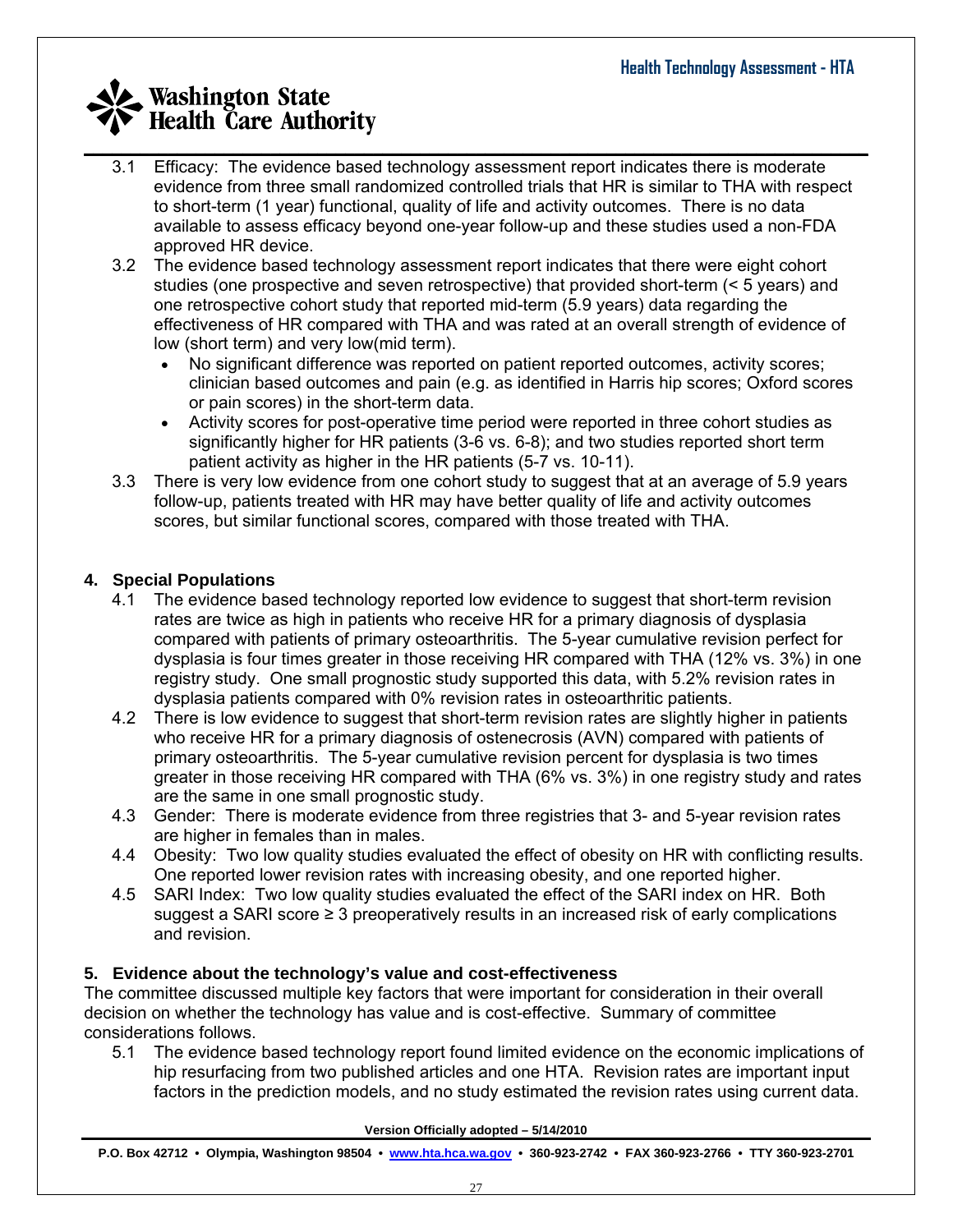$\_$  , and the set of the set of the set of the set of the set of the set of the set of the set of the set of the set of the set of the set of the set of the set of the set of the set of the set of the set of the set of th Although further study is necessary to include more current data, there is currently insufficient evidence to warrant a conclusion about the economic value of HR in a US setting.

#### **6. Medicare Decision and Expert guidelines**

Committee reviewed and discussed the Medicare coverage decision and expert guidelines as identified and reported in the technology assessment report.

- 6.1 Centers for Medicare and Medicaid Services (clarification at meeting) does not have a national coverage decision. One local Wisconsin carrier covers HR as medically necessary in select patients requiring primary hip resurfacing due to the following conditions:
	- Non-inflammatory arthritis (degenerative joint disease) such as osteoarthritis, traumatic arthritis, avascular necrosis, or dysplasia / developmental dislocation of the hip. • Inflammatory arthritis, such as rheumatoid arthritis.
- 6.2 Guidelines a search of the National Guideline Clearinghouse (NGC) returned zero potential guidelines on HR. No clinical guidelines related to HR procedures were found when the NGC database was searched.
	- Additional searching of the AAOS web site did not yield any guidelines specific to HR.
- 6.3 The following provides a summary of the National Institute for Health and Clinical Excellence (NICE) guidelines:
	- The NICE hip resurfacing arthroplasty is recommended as one option for people with advanced hip disease who would otherwise receive and are likely to outlive a conventional primary total hip replacement.
		- Although there is sufficient short-term evidence to conclude that MOM hip resurfacing can be as effective as total hip replacement (THA) in patients less than 55 years, NICE acknowledges that there are no randomized controlled trials comparing MOM hip resurfacing arthroplasty with conventional THA. There are also no long-term (> 10 years) observational data on the outcomes associated with MOM HR devices.

#### **Committee Conclusions**

Having made findings as to the most significant and relevant evidence regarding health outcomes, key factors and identified evidence related to those factors, primarily based on the evidence based technology assessment report, the committee concludes:

#### **7. Evidence availability and technology features**

The committee concludes that the best available evidence on Hip Resurfacing has been collected and summarized.

- 7.1. Severe hip disease is a prevalent and burdensome disease. Current treatment using surgical total joint replacement (THA) ,is effective and well established in older patients (aged 60 to 80). However, for younger patients the risk of the artificial joint wearing out, and of its' durability for more active lifestyles has lead to need for alternative.
- 7.2. Hip resurfacing (HR) acts to preserve the bone and is thought to be more durable because the femoral head and neck are preserved, thus it may be an ideal "bridge" therapy to delay the need for later hip replacement. HR a more invasive and technically difficult surgery than THA (size and placement of cup; and soft tissue disruption).
- 7.3. In general, the committee noted that for a significant and invasive surgery, there is a paucity of high quality evidence (three RCTs are small and methodologically challenged and apply to non-FDA approved device) while remaining studies are mostly retrospective cohort studies.

**Version Officially adopted – 5/14/2010**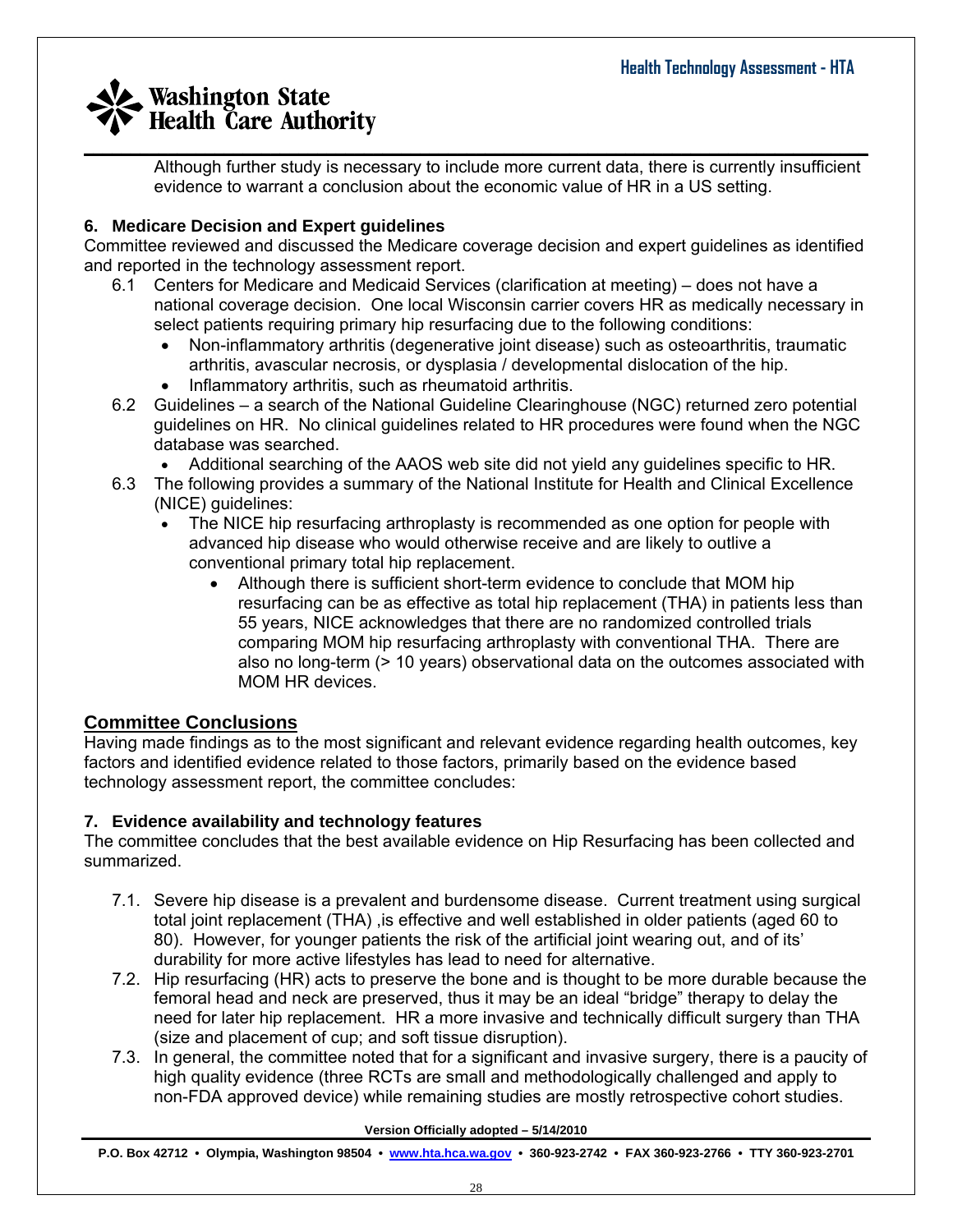Country wide data registries may provide the best information to date on critical issue of revision and complications. Committee agreed with evidence suggesting that more experienced surgeons have better outcomes and fewer complications, but that training for device implantation is not uniform or reviewed for quality.

7.4. The committee acknowledged that HR has had several iterations, being introduced and then discredited earlier, and now re-introduced with new materials and techniques, and that modern techniques were reviewed here, though lessons from earlier introduction may apply. The committee noted that even modern era HR has had dissemination issues: the Durom was recalled by the FDA due to mislabeling in 2007 and subsequently in 2008, the manufacturer, Zimmer, pulled the device due to surgeons not having adequate training for implantation (this is the device used in the RCTs).

#### **8. Is it safe?**

The committee concludes that the comprehensive evidence reviewed showed insufficient evidence to conclude that HR is safe: with five committee members voting unproven; three committee members voting equivalent; and two less safe. Key factors to the committee's conclusion included:

- 8.1. The committee agreed that the main safety question was whether HR provided lower morbidity, lower revision, or lower other complications. In general, evidence demonstrates a higher revision rate; and no difference in morbidity and complications.
- 8.2. The primary concern is the revision rates, but also identified femoral neck fracture (which leads to revisions) as another important complication.
	- Femoral neck fractures: a primary theoretical advantage of HR is the durability and preservation of the hip bones, so the complication of a femoral neck fracture undermines this advantage and generally requires revision with THA. Femoral neck fracture rates ranged from .4 to 2.6% in short term and up to 5.4% in mid-term follow up. There may be an association with appropriate cup size and with smaller femoral component sizes (generally female) more prone to fracture.
	- Revision rates: overall evidence demonstrates higher revision rates in HR than THA; ranging from 0% to 7.8% in HR group and 0% to 4.3% in THA group. Rates in the Australian Joint Replacement Registry, with longest follow up (7 yr) and includes 125,004 THA and 10,263 HR, indicates that the cumulative revision rate for HR is 4.6% and THA is 3.4%. Analysis also revealed a significant difference in dysplasia patients' revision rates: 2% to 3% THA and 5% to 14% HR. Committee agreed that when needed, revision in THA patients is a more invasive and difficult surgery (with potential for more complications) than HR revision.
- 8.3. The committee acknowledged the concern regarding metal ions and agreed with the evidence report that more data and longer term information is needed. However, this issue is present with both THA and HR devices that are metal on metal.
- 8.4. The committee agreed that most perioperative adverse events stemmed from the technique of implantation itself, and reinforced the adequacy of training and experience.

#### **9. Is it effective?**

The majority of committee members conclude that the comprehensive evidence reviewed indicates that Hip Resurfacing is equivalent to THA.

9.1. The committee agreed that one key assumption is that patients cannot be active with THA; the other key assumption is that relatively younger patients may outlive a prosthesis and will have an easier second surgery (THA) if the first surgery is an HR.

**Version Officially adopted – 5/14/2010**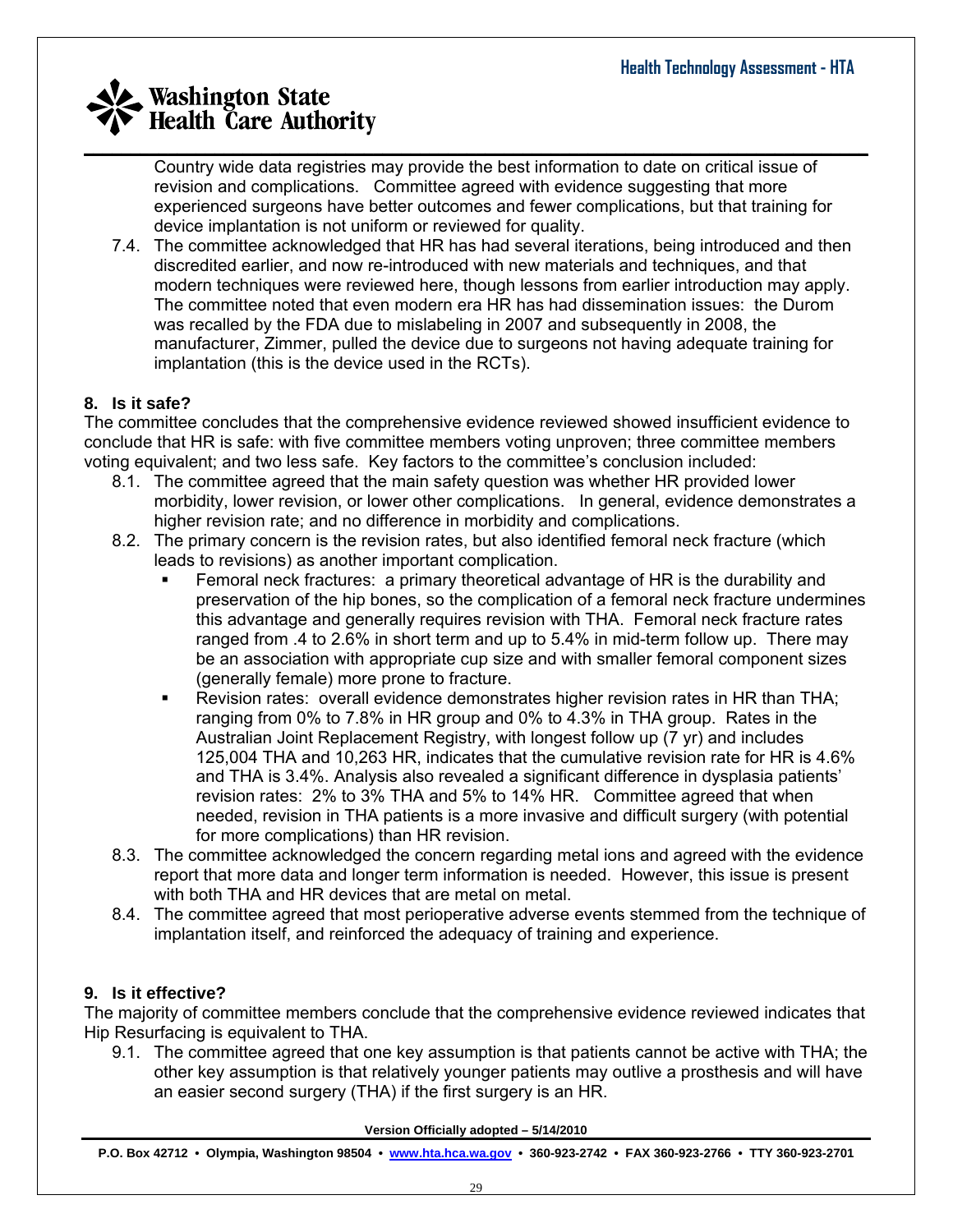- $\_$  , and the set of the set of the set of the set of the set of the set of the set of the set of the set of the set of the set of the set of the set of the set of the set of the set of the set of the set of the set of th 9.2. The physical procedure does conserve bone; clinical expert experience indicates that a second THA surgery is much more complicated than a THA surgery after an HR.
	- 9.3. Overall, there is agreement with the evidence report showing low level data of short to midterm time frame that functional and pain outcomes are same and activity scores slightly higher for HR.
	- 9.4. From evidence, data demonstrates two procedures are equivalent with tradeoffs in different benefits. Both surgeries appear equivalent at alleviating pain and improving function from severe hip disease.
	- 9.5. HR is a more complicated surgery with higher (double) revision rates, but if successful, can provide a better opportunity for a second THA surgery and may provide slightly better activity level.
	- 9.6. THA is surgically less complex with lower complication and revision rate, but second surgeries, if needed are more difficult and complicated and activity level may be more limited.
	- 9.7. Committee members expressed concern that endorsement of HR may lead to encouragement of more surgery and in patients not previously being considered for surgery. Comparative trials and evidence are limited to patients that would otherwise be treated with THA.
- **10. Evidence about the technology's special populations, patient characteristics and adjunct treatment**
	- 10.1. The committee discussed selected population and patient characteristics of gender and component size, as well as dysplasia patients within the revision context.

#### **11. Is it cost-effective?**

The committee split on whether the evidence sufficiently addressed cost: with five members voting that costs are equivalent and five voting unproven (not sufficient data yet).

- 11.1. Committee acknowledged that the limited agency utilization experience to date indicated that HR and THA are equivalent in cost.
- 11.2. Committee agree with the evidence report that most cost studies utilized outdated revision rates (generally lower than showed for HR) and this significantly impacts cost analysis.

#### **Committee Decision**

Based on the deliberations of key health outcomes, the committee decided that it had the most complete information: a comprehensive and current evidence report, public comments, agency and state utilization information. The committee considered all the evidence and gave greatest weight to the evidence it determined, based on objective factors, to be the most valid and reliable. The committee concluded that there is sufficient evidence to cover with conditions the use of Hip Resurfacing as an alternative to total hip arthroplasty. Primary considerations were that a majority of committee members concluded evidence demonstrated that HR is equivalent to THA in treating severe hip disease. With equivalence in efficacy at treating the condition demonstrated, this procedure is one where the trade-offs between THA and HR are between potentially better activity levels but higher risk of revision and complications, and these trade-offs should be discussed by patient and physician, within certain limits (the conditions imposed). Cost was not a significant factor.

Based on these findings for Hip Resurfacing, the committee voted 10 to 0 for coverage with conditions.

**Version Officially adopted – 5/14/2010**